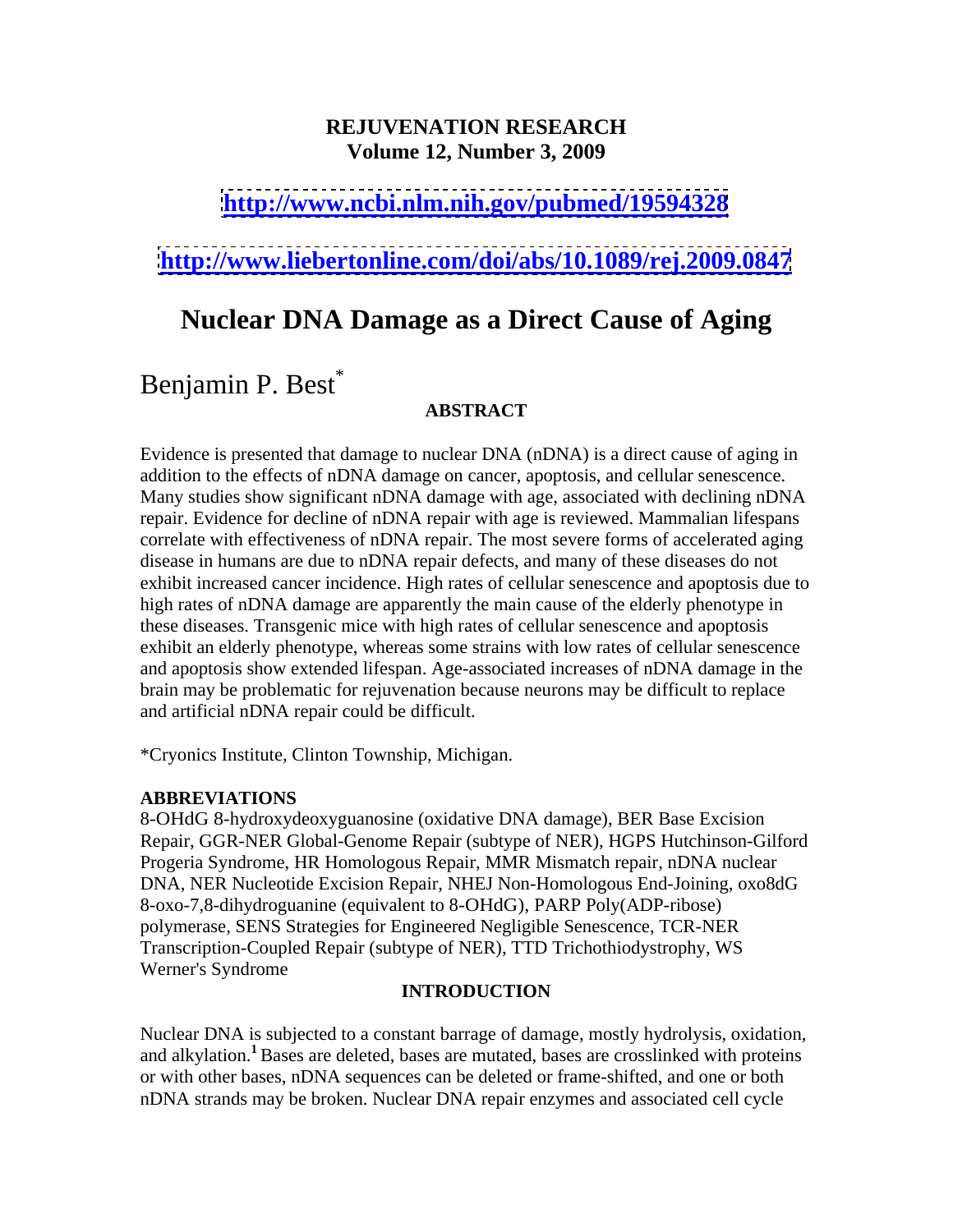checkpoint enzymes protect nDNA by either fixing nDNA damage or forcing cells into apoptosis or senescence. But there is considerable evidence that nDNA damage causes cellular dysfunction that manifests as aging independent of apoptosis or cellular senescence.

DNA repair enzymes are not infallible. DNA repair enzyme genes can themselves be damaged. And nDNA damage that leads to mutation is not recognized by DNA repair enzymes at all. Mutated DNA is as faithfully replicated as non-mutated DNA. Cells with increasing levels of nDNA damage, mutation, and epimutation can become increasingly dysfunctional.

The efficiency of nDNA repair enzymes might be expected to decline with age, but whether this actually happens has been controversial. Reviews of the literature between 1985 and 1990 concluded that there is not sufficient evidence to justify the claim that nDNA repair declines with age. The earliest of these reviews<sup>2</sup> examined nDNA repair of ionizing radiation, X-rays, and ultraviolet light, concluding that aging cannot be a direct consequence of a decline in nDNA repair capability and that all aging cannot be a consequence of accumulated nDNA damage. The next review**<sup>3</sup>** concluded lifespan has not been proven to be dependent on overall nDNA repair efficiency — while acknowledging the limited experimental approaches that had been used (particularly an excessive focus on repair of pyrimidine dimers resulting from ultraviolet light). The last of the reviews**<sup>4</sup>** concluded that age-related accumulation of nDNA alterations occur "at all levels", but that there is no evidence for a drastic decline in nDNA repair during aging. This latter review may have suffered from the same limitation noted in the previous one — relying excessively on data concerning repair of ultraviolet light damage in rat skin.<sup>5</sup> A more A more recent review — covering more recent research and a wider range of nDNA repair types — has concluded that "all pathways of DNA repair... become less efficient with age."<sup>6</sup> The conclusions of that review are supported by additional evidence provided in this one.<br>Cancer incidence increases exponentially with age in humans up to age 80.<sup>1,7</sup> If the subset

 If the subset of nDNA damage/mutation leading to cancer increases exponentially, then the subset of nDNA damage/mutation not leading to cancer would likely also increase exponentially with age (although an exponential increase in cancer does not necessarily imply an exponential increase in nDNA damage/mutation leading to cancer). A decline of efficiency for nDNA repair enzymes, cell cycle control enzymes, and apoptotic enzymes would mean an increasing rate of formation of mutations, epimutations, and unrepaired nDNA damage leading to cellular dysfunction as well as to cancer.

Aging is the result of crosslinking and other kinds of damage to macromolecules and tissues. All aging cannot be due to damaged nDNA, but there is persuasive evidence that damaged nDNA makes a significant contribution to cellular dysfunction associated with aging.

#### **INCREASED NUCLEAR DNA DAMAGE AND MUTATION WITH AGE**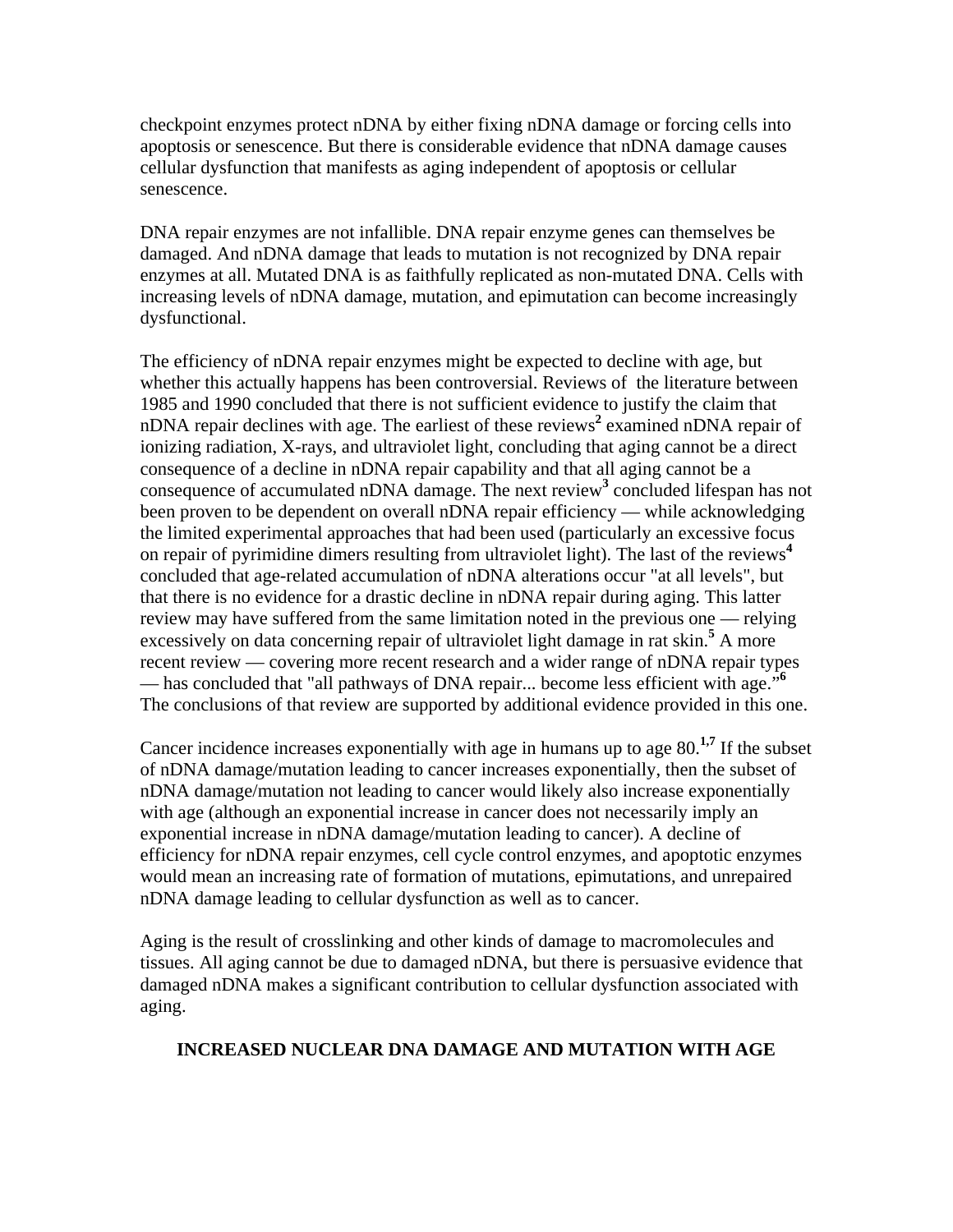Mouse kidney cells show a significant age-associated increase in nDNA damage that correlates with pathology.<sup>8</sup> A comparison of clonal growths of neural stem cells derived from 2-month and 2-year old mice showed no deletions or loss of heterozygosity in the chromosomes of the young mice, but in the old mice more than one third of the samples showed a complete deletion of at least one chromosomal region, and most samples showed loss of heterozygosity on three or more chromosomes.<sup>9</sup> Haematopoietic stem cells from young mice show few signs of phosphorylated H2AX histone (a marker of nDNA damage), whereas 82% of stem cells from old mice exhibited phosphorylated H2AX histone, usually in multiple foci.**<sup>10</sup>**

A study of rat liver found **8-OHdG** (8-hydroxydeoxyguanosine, also known as **oxo8dG**, a lesion representing about 5% of all forms of DNA oxidation damage) to be present in about one of every 130,000 nDNA bases.**<sup>11</sup>** A study of mouse heart, liver, brain, kidney, spleen, and skeletal muscle tissues showed significant increases in nDNA 8-OHdG with age for all tissues studied. The authors estimated that the rate of formation of 8-OHdG in brain tissue is more than tripled in old mice compared to young mice.**<sup>12</sup>** A study of rat brains found total nDNA levels declined about 60% in the cortex, striatum, and hippocampus in old rats as compared to young rats, and the levels of nDNA oxidation damage due to 8-OHdG were nearly double for the old rats in all brain areas.**<sup>13</sup>**

In the human cerebral cortex nDNA damage in many gene promoters is evident after age 40 and the damage is most pronounced after age 70.**<sup>14</sup>** One mouse study indicated significant age-associated increases in mutation in the intestine and heart, although for the brain, mutation increase is mainly in the hypothalamus and hippocampus.**<sup>15</sup>** Another mouse study showed the increase in mutations per cell division in old mice over young mice to be about 15 times greater in liver and about 30 times greater in brain.<sup>16</sup> There are There are nearly twice as many double-strand nDNA breaks in the cerebral cortex of adult (180 days) rats as in young (4 days) rats — and old ( $>780$  days) rats have more than twice the double-strand breaks as adult rats.**<sup>17</sup>**

Epigenetic loss of gene expression contributing to progressive physiological dysfunction in older mice can be up to two orders of magnitude greater than somatic mutations.**<sup>18</sup>** A mouse study of lung and kidney tissue found evidence of nDNA damage due to epigenetic changes and chromatin structure disorders in older mice (and considerably more single-strand breaks).<sup>19</sup> Nuclear DNA methylation in a variety of tissues declined with age about twice as fast for the mouse *Mus musculus* as for the mouse *Peromyscus leucopus* (which has more than twice the lifespan).**<sup>20</sup>** Gene expression in mouse heart cardiomyocytes becomes significantly more heterogenous with age.**<sup>21</sup>** Hepatocytes from aged rats displayed less than one-tenth the level of nDNA synthesis in response to epidermal growth factor as is seen in young rats.**<sup>22</sup>** In both humans and rats assays of a variety of tissues showed an increasing heterogeneity of gene expression with age indicative of weakening of gene regulation.**<sup>23</sup>**

Because most of these studies only compare old and young organisms, an argument can be made that the rate of damage could be leveling off in old age rather than increasing. But a study of human epidermal cell renewal found a relatively constant rate of renewal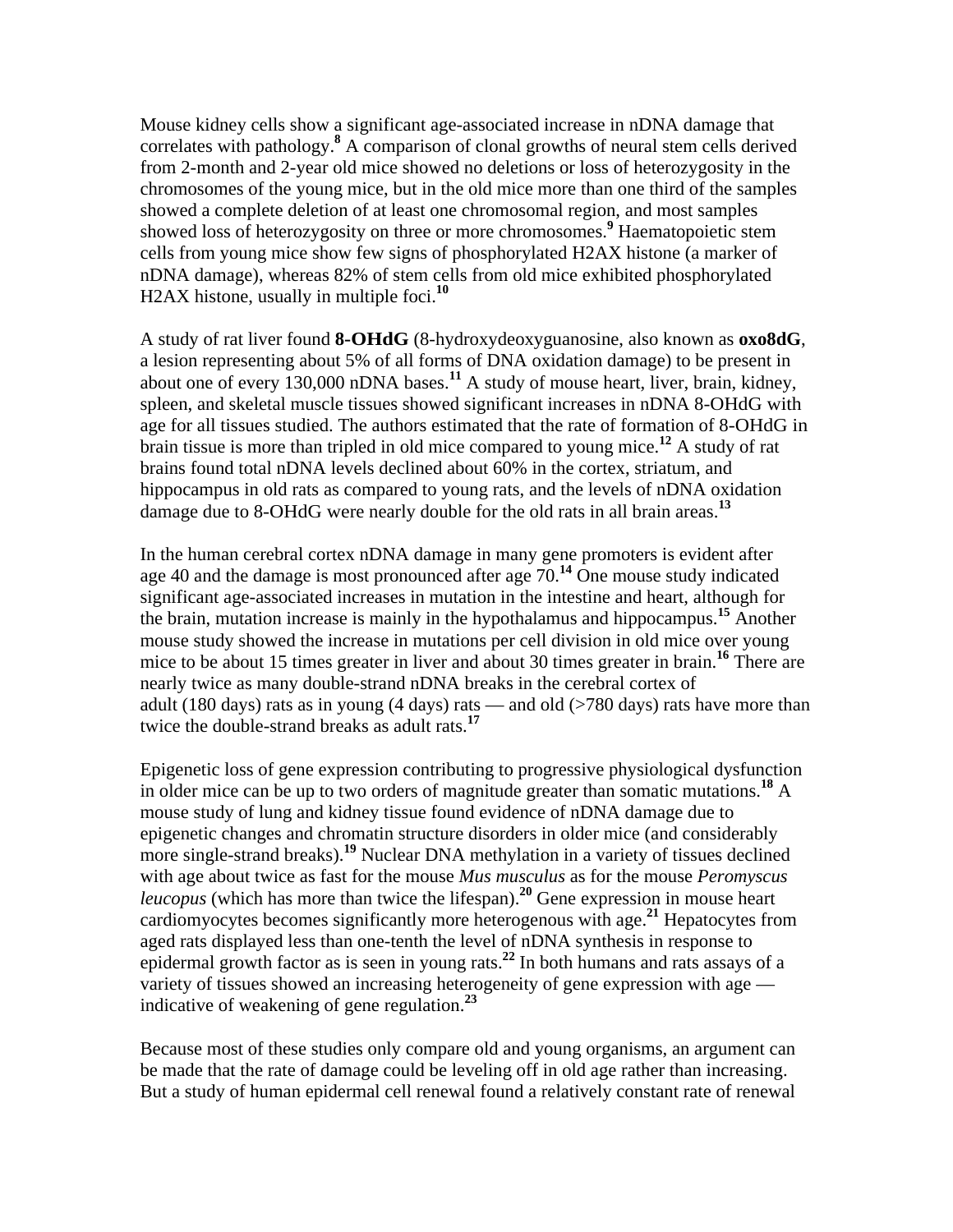up to age 50, followed by a dramatic decline thereafter.**<sup>24</sup>** Two other studies that examine many intermediate ages support the conclusion of a linear increase in nDNA damage and epimutation. Although individual variation is wide, a linear increase is seen in human leucocyte nDNA levels of 8-OHdG between the ages of 20 and 70.**<sup>25</sup>** Samples of human bronchial epithelial cells from eight human autopsies showed a significant linear decline in 5-methyldeoxycytidine (epigenetic methylation) between teenage and late age 50s, indicative that aging is associated with dysdifferentiation.**<sup>20</sup>**

#### **TYPES OF DNA REPAIR**

There are many forms of DNA damage and DNA repair,**<sup>26</sup>** but not all of them are necessarily significant for aging. Mismatch repair (**MMR**) enzymes, for example, recognize and remove mispaired nucleic acid bases, such as pairing of cytosine with thymine. The major consequence of MMR defects is a great increase in microsatellite mutations resulting in hereditary nonpolyposis colon cancer (HNPCC) rather than accelerated aging.<sup>27,28</sup> accelerated aging.**27,28**

Base excision repair (**BER**) repairs damage to single nucleic acid bases (cytosine, guanine, thymine, adenine, or uracil). One of many kinds of **glycosylase enzyme** can recognize and remove the damaged base. A specialized polymerase (**DNA polymerase ß**) attaches the new base. Deletion of essential BER genes in transgenic mice is lethal before<br>hirth <sup>29</sup> birth.**<sup>29</sup>**

Nucleotide excision repair (**NER**) repairs damage affecting more than one nucleic acid base. Repair of covalently bonded adjacent pyrimidine bases created by ultraviolet light is a classical object of study for NER enzyme activity. NER is more complex (involving more steps and more proteins/enzymes) than BER and is more error-prone than BER. Although BER operates on mitochondrial DNA as well as nDNA, there is no evidence that NER occurs in mitochondria. The two subtypes of NER are: (1) global-genome repair (**GGR-NER**), which recognizes damage throughout the genome, and (2) transcription-coupled repair (**TCR-NER**), which recognizes damage that stalls transcription of RNA from nDNA. Defects in GGR-NER lead to cancer, whereas defects in TCR-NER more readily lead to apoptosis.**<sup>30</sup>**Cancer cells can't replicate if transcription is blocked.

BER and NER are utilized for damage to a single strand of nDNA. But for severe forms of damage that cause both strands of nDNA to break, homogenous recombination (**HR**) or non-homogenous end-joining (**NHEJ**) is required. HR can only function when a sister chromatid (during mitosis) or a homologous chromosome (during meiosis) are available to serve as a repair template. Therefore, HR can only function in late S phase and  $G<sub>2</sub>$  phase of the cell cycle. NHEJ, by contrast, is a much more frequently used, but highly error-prone form of double-strand break repair. NHEJ is unlikely to result in correct sequences at the site of the break, but NHEJ does succeed in reuniting the chromosome. The large amount of "junk DNA" in the genome apparently accounts for the frequent success of NHEJ.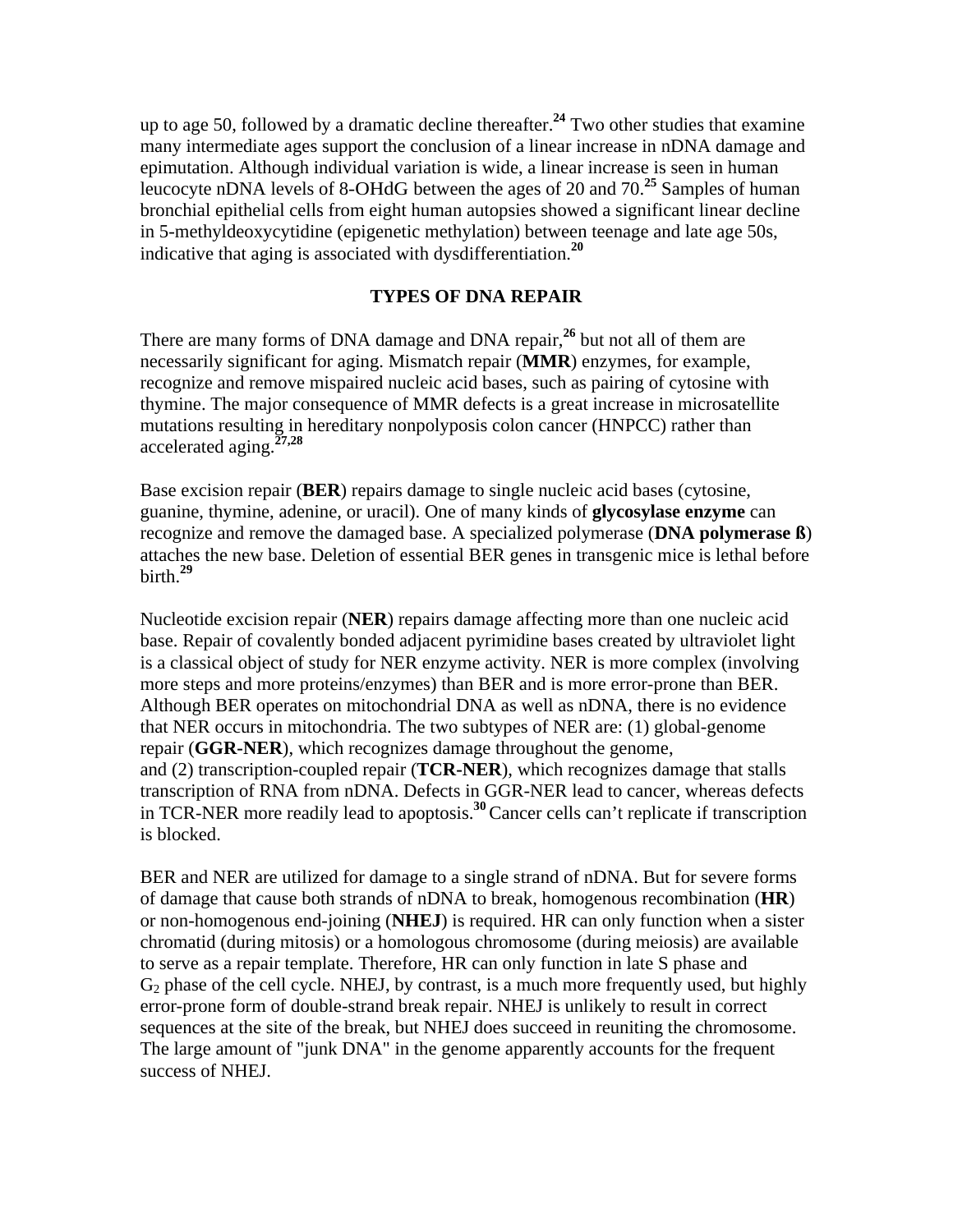#### **DECLINE OF NUCLEAR DNA REPAIR WITH AGE**

It was noted in the introduction that older reviews were unable to establish whether nucleotide excision repair (NER) declines with age, and that those reviews relied heavily on NER repair of ultraviolet (UV) light damage. A review of more up-to-date studies of human and animal tissues subjected to ultraviolet radiation shows that the question of whether NER repair of UV damage declines with age has still not been resolved, and may vary according to tissue or experimental method. Some studies have found no decline,**31- <sup>33</sup>** whereas others saw a decline of UV damage repair with age.**34-37**

Many studies have shown a decline in NER for human dermal fibroblasts with age. One study showed NER of human dermal fibroblasts was about half as great for cells from young adults as for infants, and about one third as great for cells from old rather than young adults — an effect attributed to reduced repair protein levels and activity.**<sup>38</sup>** Another study found the decline in NER to be the result of modified cell cycle factors.**<sup>34</sup>** But according to yet other studies the decline in NER is due to deficiency of repair synthesis factors.<sup>35,39</sup> Pretreatment of elderly human fibroblasts with oligonucleotides completely corrected the age-associated decrease in NER.**<sup>40</sup>**

Much of the reduction in base excision repair (BER) with age is due to a decline in glycosylase activity. Human fibroblasts and leucocytes from old donors show reduced BER glycosylase activity compared to cells from young donors.**41,42** In BER of mixed germ cell nuclear extracts, uracil-DNA glycosylase activity fell 25% for middle-aged mice and 53% for old mice compared to neonatal and young adult mice (a linear decline).**<sup>43</sup>** Glycosylases that eliminate oxidized and methylated bases in BER have shown many times less activity in old human fibroblasts and leukocytes than in young cells.**<sup>41</sup>** Although most areas of the mouse brain show little age-related difference in DNA glycosylase activity for selected glycosylases, activity in the cerebellum declined nearly 50% for uracil DNA glycosylase (UDG) and nearly 90% for oxoguanine DNA glycosylase (OGG1).**<sup>44</sup>** A study of 8-OHdG repair in kidney and liver tissue of young and aged rats showed a significantly lower BER in the older rats.**<sup>45</sup>** A study of the DNA glycosylase enzyme required for BER of 8-OHdG in lymphocytes of 78 healthy humans ranging from newborn to 91 years of age showed a significant linear decline to less than half newborn values, with very high individual variation.**<sup>42</sup>**

But BER decline can also be due to reduced DNA polymerase ß activity. An *in vivo* study of mouse tissues (brain, liver, spleen, and testes) found an age-associated decline in BER of no less than 50% in all tissues — attributed to decreased DNA polymerase ß enzyme activity.**<sup>46</sup>** Young mice expressed 50% more DNA polymerase ß in response to oxidative stress than old mice.**<sup>47</sup>** A significant decrease in DNA polymerase ß was also seen in aging rat brain neurons.**48,49** Activity of polymerase ß in the rat neurons dropped about 50% — significantly less than the assayed levels — due to accumulation of catalytically inactive polymerase ß molecules.**<sup>48</sup>** DNA polymerase ß activity in the livers of old rats was found to be half that of young rats.<sup>50</sup> Further study on aging rat brain neurons found that both DNA polymerase ß and DNA ligase were needed to restore BER.**<sup>51</sup>** But another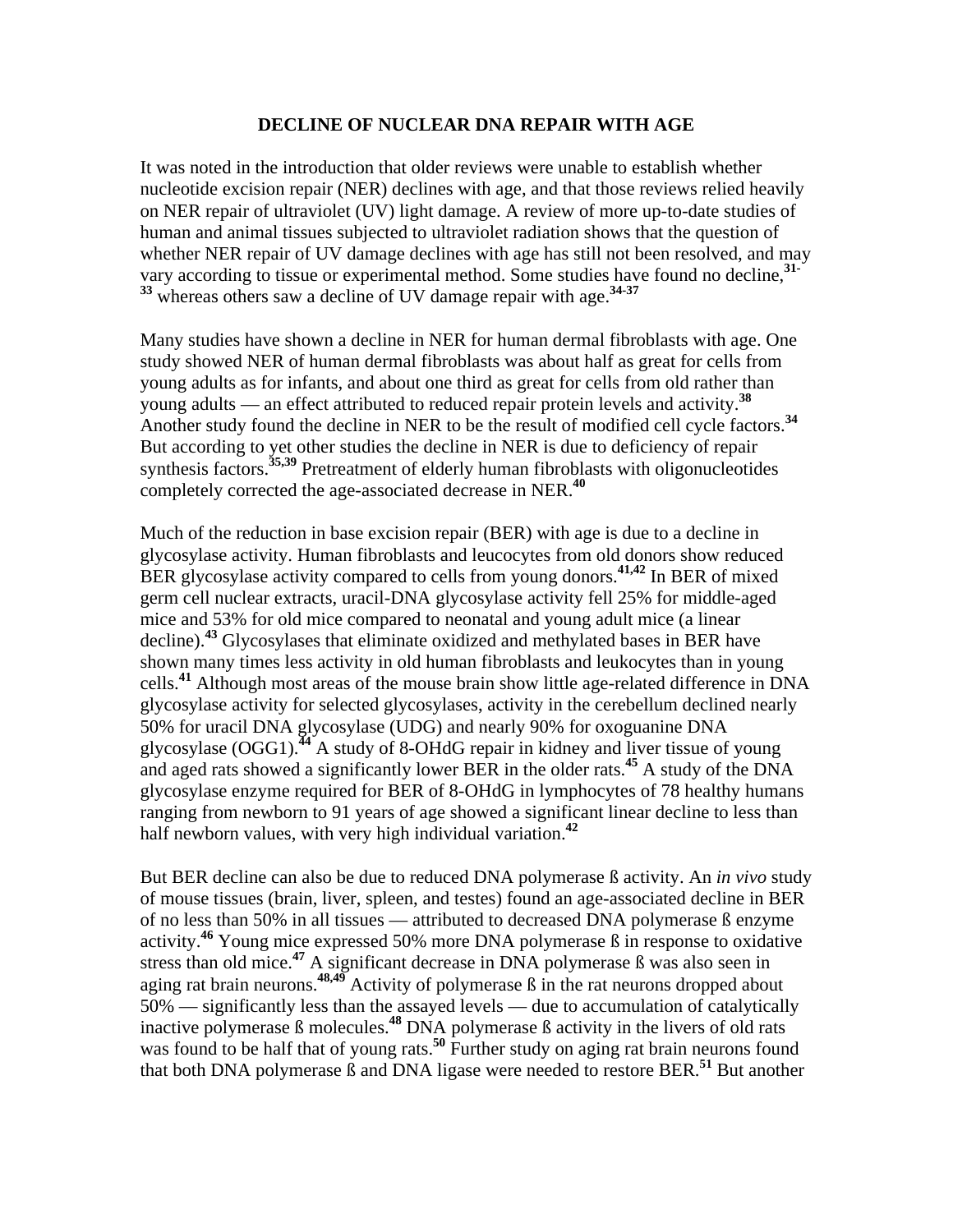study found that polymerase ß addition failed to restore the age-associated decline of BER in mouse liver and brain.**<sup>52</sup>**

A study of rat liver and kidney tissue found a significant decline in repair of single-strand breaks in old rats as compared to young rats.**<sup>45</sup>**

Non-homologous end-joining (NHEJ) is significantly reduced in cerebral cortex neurons from adult rats, and even more reduced in the neurons from old rats, compared to neonatal rats.**<sup>53</sup>** An assay of NHEJ in neurons of rat cerebral cortex found that, compared to neonatal rats, adults showed a 28% decrease in activity and old rats showed a 40% decrease in activity.**<sup>54</sup>**

ATP-dependent NHEJ peaks in the rat brain at postnatal day 12 and gradually declines thereafter at least up to 210 days.**<sup>55</sup>** A study of mouse brain tissues concluded that the decline in nDNA repair with age is secondary to accumulated mitochondrial damage and decline in ATP production.<sup>56</sup> Reduced ATP production is associated with agingassociated reduced BER in the human cerebral cortex.**<sup>14</sup>**

A study of human lymphocytes showed that two proteins required for NHEJ — Ku70 and Mre11 — decline with age.<sup>57</sup> A study of irradiation of human peripheral blood mononuclear cells indicated that decreased nDNA repair in elderly subjects was associated with impaired migration of phosphorylated Ku80 protein from the cytoplasm to the nucleus.**<sup>58</sup>** A study of human hematopoietic stem cells from healthy donors found that, compared to newborns, there was a nearly 3-fold reduction in Ku70 protein expression in young (30s age) and a more than 6-fold reduction in expression in old (80s age) donors.**<sup>59</sup>** A study of Ku70 protein in human lymphocytes showed a linear decline between ages 20 and 80 (with wide variation). The same study showed greater longevity in a group of people with higher Ku70 compared to a control group.**<sup>57</sup>** Note that this study involved a span of ages (not just young and old), which supports the claim that NHEJ capability declines linearly with age.

## **SPECIES DIFFERENCES IN DNA REPAIR AND LIFESPAN**

Evidence of increasing nDNA damage and mutation — and reduced nDNA repair with age is not necessarily proof that this damage is contributing significantly to aging. But the correlation of nDNA repair activity between mammalian species with the maximum lifespan of those species provides circumstantial evidence for the relevance of nDNA damage repair to aging.

A positive correlation between lifespan and the amount of nucleotide excision repair (NER) in response to ultraviolet light exposure has been seen in fibroblasts of seven mammalian species, with human fibroblasts showing about five times the synthesis as rat fibroblasts.**<sup>60</sup>** A study which correlated maximum lifespan with NER of ultraviolet light nDNA damage in twelve mammalian species found a six-fold difference in the NER activity of mice and men. A roughly linear correlation was seen between nDNA repair and maximum lifespan for the mammals, with humans having the most active NER.**<sup>61</sup>**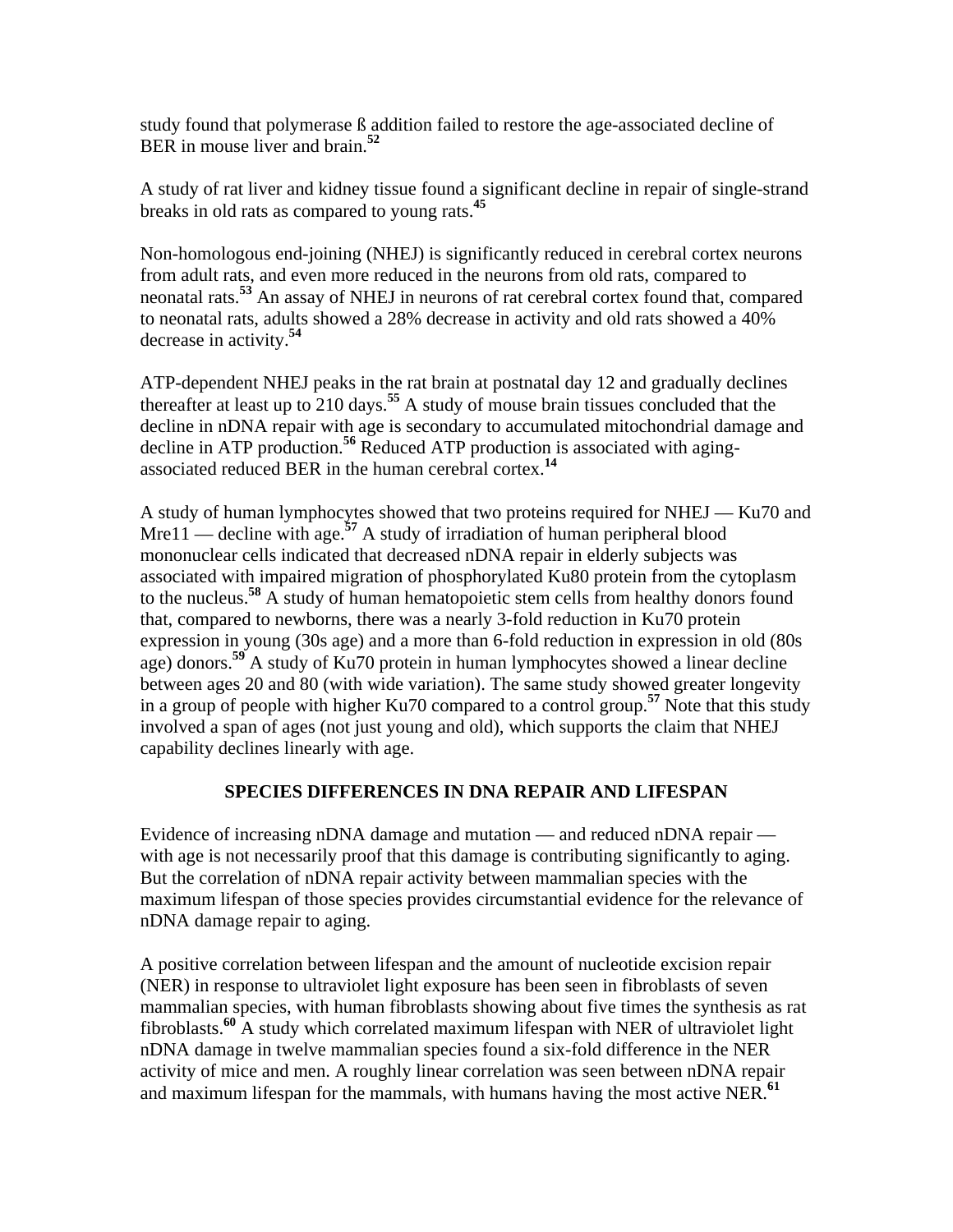Poly(ADP-ribose) polymerase (PARP) is a regulator of base excision repair (BER) and also has a role in non-homologous end-joining (NHEJ) as well as in telomere maintenance.<sup>62</sup> A positive correlation between PARP activity and longevity has been seen in mononuclear blood cells of 13 mammalian species, with human cells showing about five times the PARP activity of rat cells.**<sup>63</sup>** Most nDNA damage due to gamma-radiation is repaired by BER, and mammals with longer lifespans have been shown to have more efficient nDNA repair of gamma-radiation.**<sup>64</sup>**

The correlation of nDNA repair with mammalian lifespan cannot prove causality, however. It is reasonable to believe that mammals that have evolved to live longer have evolved to have greater protection against cancer.

## **THE CONCEPT OF ACCELERATED AGING DISEASE**

One biogerontologist has challenged the concept of "accelerated aging" on grounds that it is too easy to shorten lifespan with poisons and defective genes – and too hard to validate in the absence of biomarkers of aging that normal aging has been accelerated.**<sup>65</sup>** Against this view is the claim that the association of generally recognized "elderly phenotypes" with certain diseases or genetic defects justifies the "accelerated aging" classification.<sup>66</sup> The accelerated mortality associated with high blood pressure, HIV infection, or a dangerous occupation cannot be called accelerated aging, but accelerated aging would certainly be expected to increase mortality risk.

Biogerontologists have long searched for "biomarkers of aging" that could be used to distinguish biological age from chronological age.**<sup>67</sup>** But aging is probably the product of many forms of damage rather than one form. Distinct biomarkers should be required for cell loss, extracellular garbage, intracellular garbage, protein crosslinks, etc. Moreover, because aging damage is due to both heredity and exogenous damaging agents, different tissues would be expected to manifest the different types of aging at different rates. Tobacco smoke, for example, accelerates cardiovascular aging.**68,69** Diabetes and dietary advanced glycation endproducts (AGEs) accelerate the protein crosslinking form of aging damage.**<sup>70</sup>** If aging is an assortment of forms of damage, increasing each form of damage will increase the damage-specific biological age of the corresponding phenotype and biomarker.

The description of accelerated aging disease as segmented is based on the mistaken notion that there is a single form of aging damage. Because there are many forms of aging damage, *all* aging is segmental. Some people get osteoporosis, some get arthritis, some get cancer, some lose their hair, etc. The form of aging manifested in any one person will be the product of the heredity and exogenous damaging agents relevant for that person.

## **ACCELERATED AGING DISEASES AND DEFECTIVE DNA REPAIR**

It is surely no coincidence that so many diseases described as manifesting accelerated aging are due to defective nDNA repair, and that the diseases most strongly associated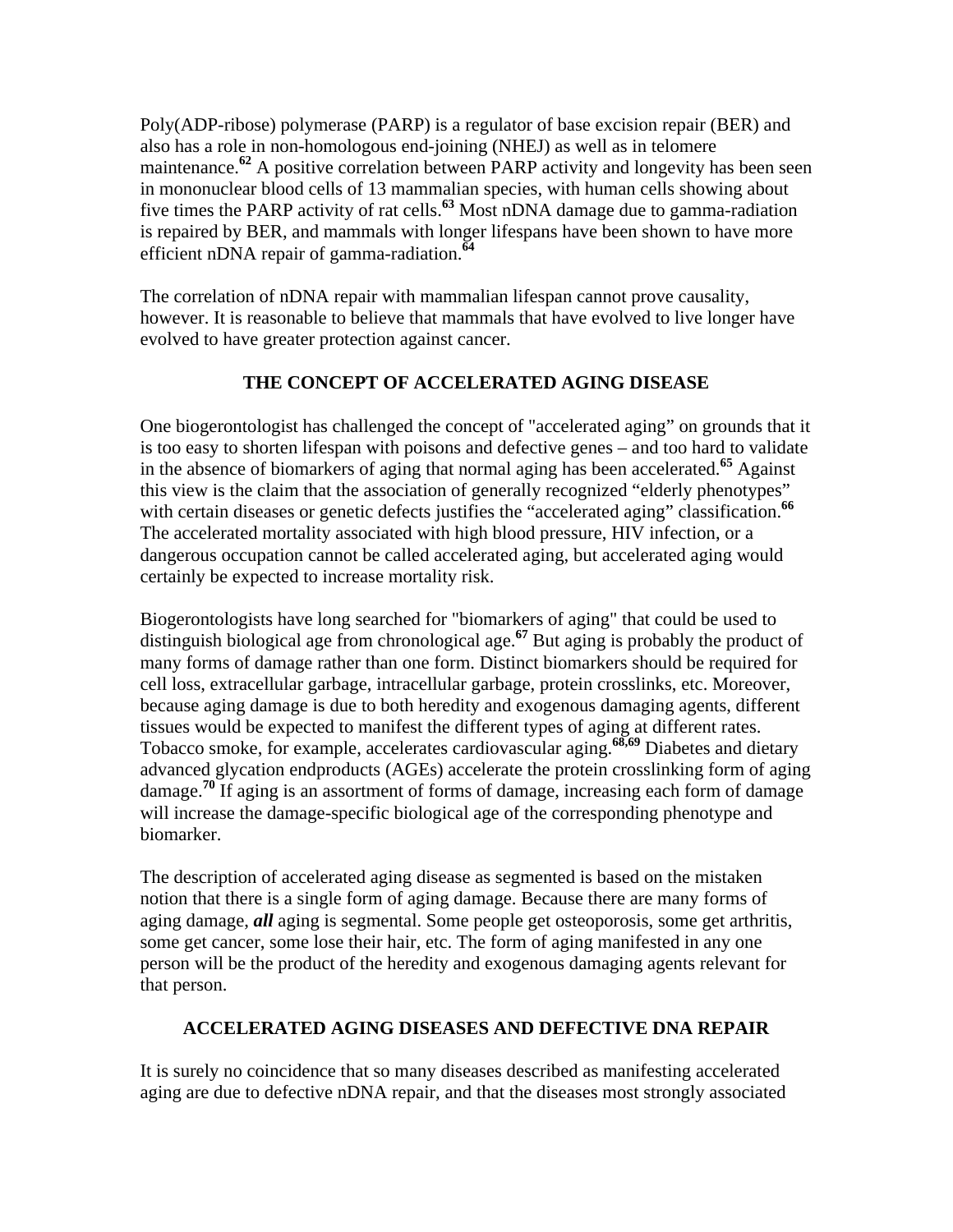with accelerated aging are the ones with the most severe nDNA repair defects. It is worth discussing in some detail the diseases considered the most severe manifestations of accelerated aging.

Dermatologists commonly distinguish **photoaging** from **intrinsic aging** in the skin, attributing most skin aging to photoaging. There is considerable overlap in the pathophysiology of photoaging and intrinsic aging,**71,72** indicating that skin photoaging can be regarded as a form of accelerated aging. Ultraviolet radiation stimulates collagen degradation while inhibiting collagen production,**<sup>73</sup>** increases oxidative DNA damage,**<sup>74</sup>** and causes stress-induced premature senescence in skin fibroblasts.**<sup>75</sup>**

The tissue-specific accelerated aging disease **xeroderma pigmentosum** (**XP**) is due to a defect in one of seven genes/proteins which are required for nucleotide excision repair (NER). XP victims show dramatically accelerated aging only in areas of skin exposed to the sun, and have a skin cancer rate that is more than a thousand times greater than normal.**<sup>76</sup>** The fact that XP victims show such dramatic photoaging in exposed skin areas indicates that nDNA damage is largely responsible for the accelerated skin aging.**<sup>76</sup>**

**Werner's syndrome** (**WS**) is associated with early onset of very many aging-associated diseases. WS first becomes evident in the late teens or early 20s, and typically results in death by age 50 from cardiovascular disease. Osteoporosis, premature hair graying, alopecia, high blood pressure, stroke, cataracts, severe atherosclerosis, and type 2 diabetes are extremely common in WS.**<sup>77</sup>** Defective homologous recombination is believed to be the primary reason for the chromosomal abnormalities of WS victims.**78,79** Defective recombination leads to genomic instability and thus greatly increased risk of cancer, particularly sarcomas.**<sup>80</sup>** Whereas normal human fibroblasts experience replicative senescence after about 60 divisions, the fibroblasts of WS patients senesce after about 20 divisions, resulting in many senescent cells.**<sup>81</sup>** The accelerated senescence of fibroblasts from WS patients is associated with an accelerated accumulation of double strand breaks.**<sup>82</sup>** Much of the accelerated aging phenotype in WS is probably due to increased levels of the inflammatory cytokines produced by senescent cells.**83,84** Conversely, proinflammatory cytokines have been shown to induce cellular senescence.**<sup>85</sup>** Microarray profiling of human fibroblast genes showed 91% of the genes were common to both WS and aging cells, 6% were unique to normal aging, and 3% were unique to WS.<sup>86</sup> But WS victims show no increased tendency for neurodegeneration, prostate problems, or Alzheimer's Disease — and the immune system remains normal.**<sup>77</sup>** The progeroid symptoms of WS have been attributed to both increased cellular senescence**<sup>87</sup>** and increased apoptosis.**<sup>88</sup>**

In **Hutchinson-Gilford Progeria Syndrome** (**HGPS**, "childhood progeria", in contrast to the "adult progeria" of Werner's Syndrome) a child is born with abnormally short telomeres. Victims are characterized by short stature, early hair loss, cardiovascular problems (stroke and coronary dysfunction are common), and an elderly facial phenotype, but normal cognition and immune function, and no disposition to cancer.**<sup>89</sup>** The disease is caused by a point mutation in the gene for **lamin A**, a filament protein in the nuclear matrix and nuclear lamina that is required for nDNA replication and nuclear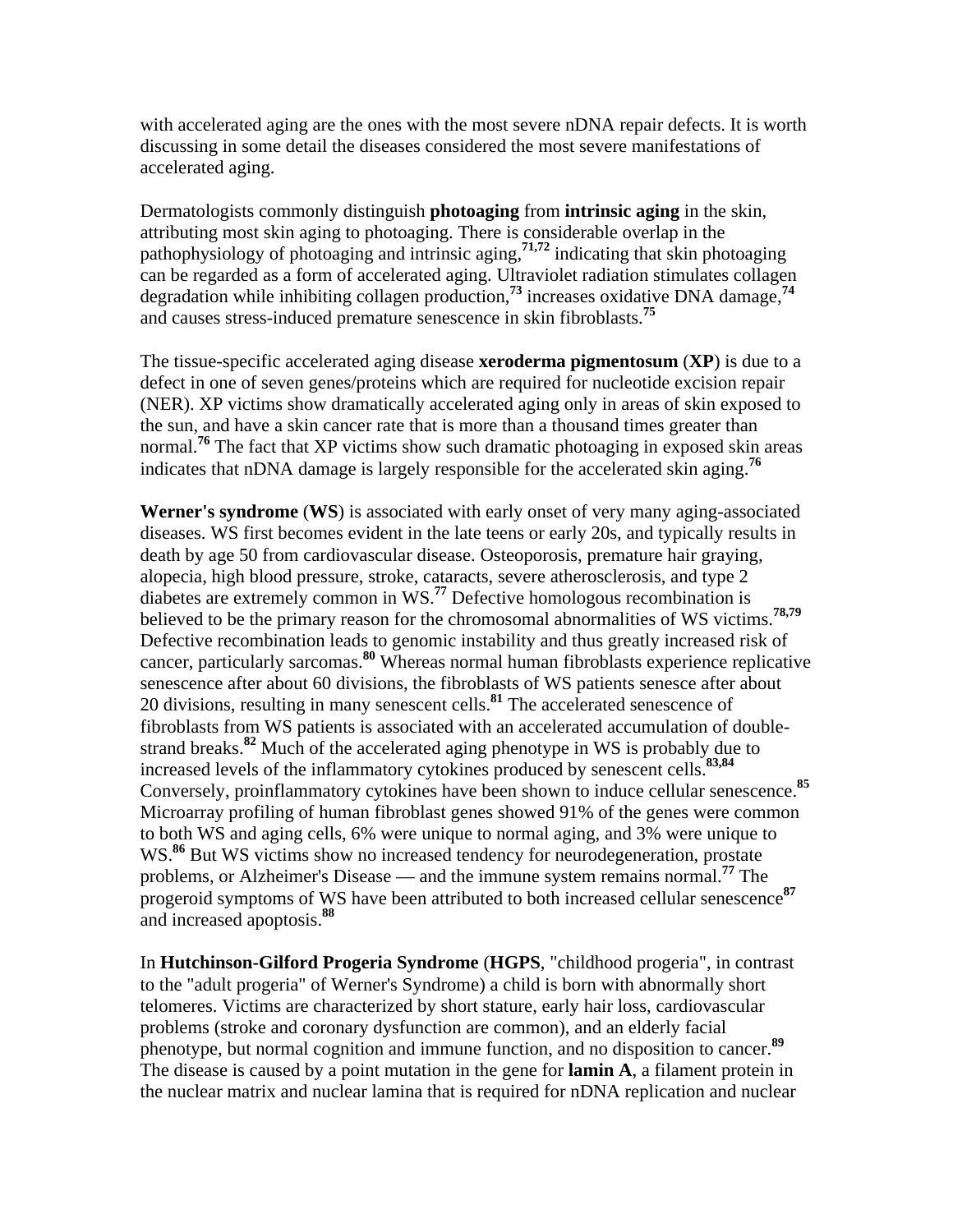organization. Cells with the lamin A mutation show an impaired ability to form foci for the recruitment of DNA repair proteins during nDNA replication, resulting in defective homologous recombination (HR).<sup>90-92</sup> A study which compared HGPS patient cells with the skin cells from young and elderly human subjects found similar defects in the HGPS and elderly cells. These defects included down-regulation of certain nuclear proteins, increased nDNA damage, and demethylation of H3 histone leading to reduced heterochromatin.**<sup>93</sup>** Most often HGPS children die of myocardial infarction or stroke (average age of death is 13). The premature atherosclerosis is without the usual association with high blood pressure or high blood cholesterol. HPGS victims do not have the high rates of presbyopia, cataracts, osteoporosis, or Alzheimer's Disease often seen in the elderly.**<sup>89</sup>** Like Werner's Syndrome, HGPS is primarily a disease of proliferative tissues characterized by high rates of cellular senescence and apoptosis.**<sup>94</sup>**

**Trichothiodystrophy** (**TTD**) is due to defects in the **TFIIH** protein required for both NER and normal transcription. Most often these defects are in the subunits of TFIIH. One type of mutation leads to xeroderma pigmentosum, whereas other mutations lead to TTD.**<sup>95</sup>** TTD patients do not show increased incidence of cancer. The aging phenotype (which includes osteoporosis, early graying, cachexia, and neurological abnormalities) is attributed to increased apoptosis as well as impaired cell functioning.**<sup>96</sup>**

**XFE progeria** is created in transgenic mice which are null for both XPF and ERCC1 genes, rendering the mice defective in both NER and nDNA interstrand crosslink repair. Repair of interstrand crosslinks requires NER followed by HR.**<sup>97</sup>** Defective crosslink repair leads to double-strand breaks in these mice. **<sup>98</sup>** In XFE progeria there is increased cell senescence and apoptosis, but reduced mutation and telomere loss.**<sup>99</sup>** These mice show accelerated aging, but suppressed carcinogenesis.**<sup>99</sup>**

Although no modification of nDNA repair enzymes has increased longevity in a mammal, transgenic *Drosophila* with decreased and increased excision repair show "accelerated aging" and "decelerated aging", respectively.**<sup>100</sup>**

## **ACCELERATED AGING DISEASES AND SENESCENCE/APOPTOSIS**

An argument can be made that the accelerated aging diseases cited in the previous section are due to high rates of cellular senescence and apoptosis resulting from high rates of nDNA damage. Cellular senescence isn't simply a result of shortened telomeres, it is often the result of unrepaired nDNA damage throughout chromosomes,**101,102** although telomere-initiated senescence is probably also an nDNA damage response.**<sup>103</sup>** Foci of nDNA damage as markers of senescent cells provide the highest estimates (15% of cells) of cellular senescence in aged animals.**<sup>104</sup>** Senescent cells are prominent in osteoarthritis and atherosclerosis. But even where not prominent, senescent cells contribute to cellular dysfunction and carcinogenesis of adjacent cells by secretion of cytokines, growth factors, and other damaging agents.**105-107**

The **p53 protein** (which is mutated in more than half of cancer cells) arrests cell growth (cell cycle arrest), induces cell senescence, or triggers apoptosis — typically as a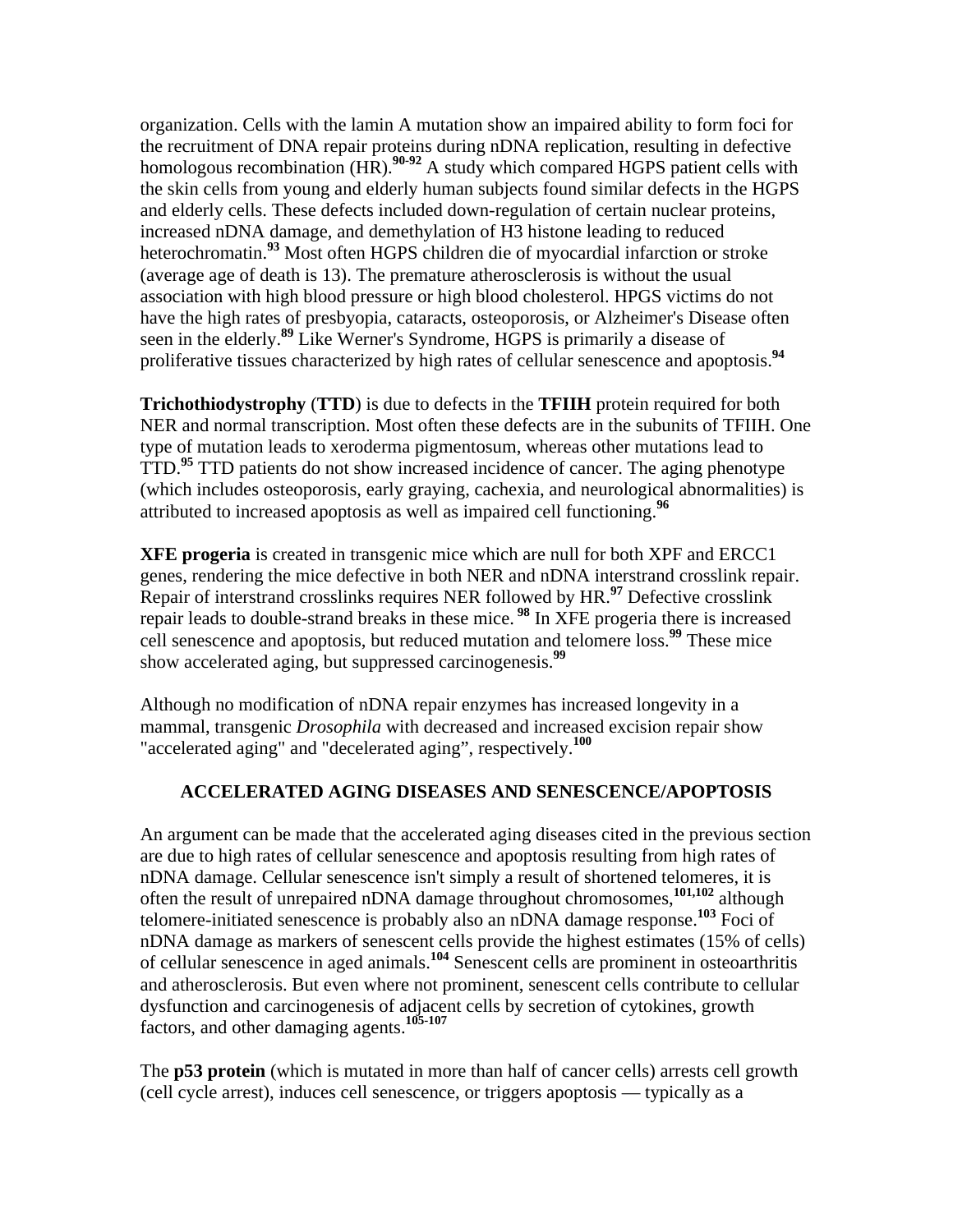response to nDNA damage, oncogene activation, or other cell stresses.**108,109** Transgenic **p53+/m** mice with enhanced p53 protein activity show an accelerated aging phenotype and only live 80% as long as normal mice. Markers of accelerated aging included hair sparseness (hair growth decreases linearly with age in mice), slowing of wound healing, reduced dermal thickness and subcutaneous adipose (both of which normally decline with age), lordokyphosis (hunchbacked spine), muscle atrophy, and reduced vigor. Cancer is exceedingly rare in these mutants.<sup>110-112</sup> These mice support the view that cellular senescence/apoptosis is a defense against cancer and that cellular senescence/apoptosis can lead to aging of the organism as a whole. Conversely, transgenic mice with mutated p66shc gene show impaired p53, reduced apoptosis in response to stress, and "decelerated aging" (lifespan extended 30%).**<sup>113</sup>**

Both **p16INK4a** and **Arf** proteins inhibit the cell cycle.**<sup>114</sup>** A study of rodent organs found an average 10-fold increase in  $p16^{INK4a}$  gene expression and an average of 3.5-fold increase in **Arf** expression with age, concluding that the proteins are biomarkers — and possible effectors — of both cellular senescence and mammalian aging.**115,116** Increased p16INK4a expression with age may lead to increased senescence of pancreatic ß-cell stem cells in non-insulin-resistant type 2 diabetes<sup>117</sup> — and increased stem cell senescence associated with declining neurogenesis in some (but not all) areas of the brain.**<sup>118</sup>** Mice that were transgenic with extra genes of both p53 and Arf (with normal activity of both) had strong cancer resistance, increased levels of reduced glutathione (GSH) antioxidant, and lifespan increase of 16%.**<sup>119</sup>**

#### **NUCLEAR DNA REJUVENATION**

The Strategies for Engineered Negligible Senescence (SENS) rejuvenation program describes many forms of damage associated with aging,**<sup>120</sup>** but regards nuclear DNA (nDNA) damage as mainly leading to cancer, apoptosis, and cellular senescence. Residual nDNA damage is regarded as so negligible by SENS that the nuclear genome is treated as a safe haven for genes in mitochondrial DNA. The claim has been made by SENS proponents that evolution has required such strong defenses against cancer that residual nDNA damage, mutation, and epimutation are negligible.**<sup>121</sup>** Critics of this SENS view have replied that cancer requires so many mutations that the probability of cell dysfunction in non-cancerous cells is high.**<sup>122</sup>**

The standard terminology of DNA repair distinguishes between what is called DNA damage and mutation, although damage can lead to mutation. As an analogy, the letter "K" in the word "TAKE" can be **mutated** to "P" giving the word "TAPE". Or "K" can be **damaged** to "#" giving the non-word "TA#E". With the exception of mismatch repair, DNA repair enzymes do not fix mutations. In SENS terminology, however, mutations and epimutations are counted as damage insofar as they can lead to cell dysfunction and therefore need to be fixed if cancer-free rejuvenation is to be achieved.

If regenerative medicine through the use of stem cells reaches its full potential, then for most tissues of the body intracelluar and extracellular junk and crosslinking will not be so important for rejuvenation because of the ease with which those tissues can be replaced.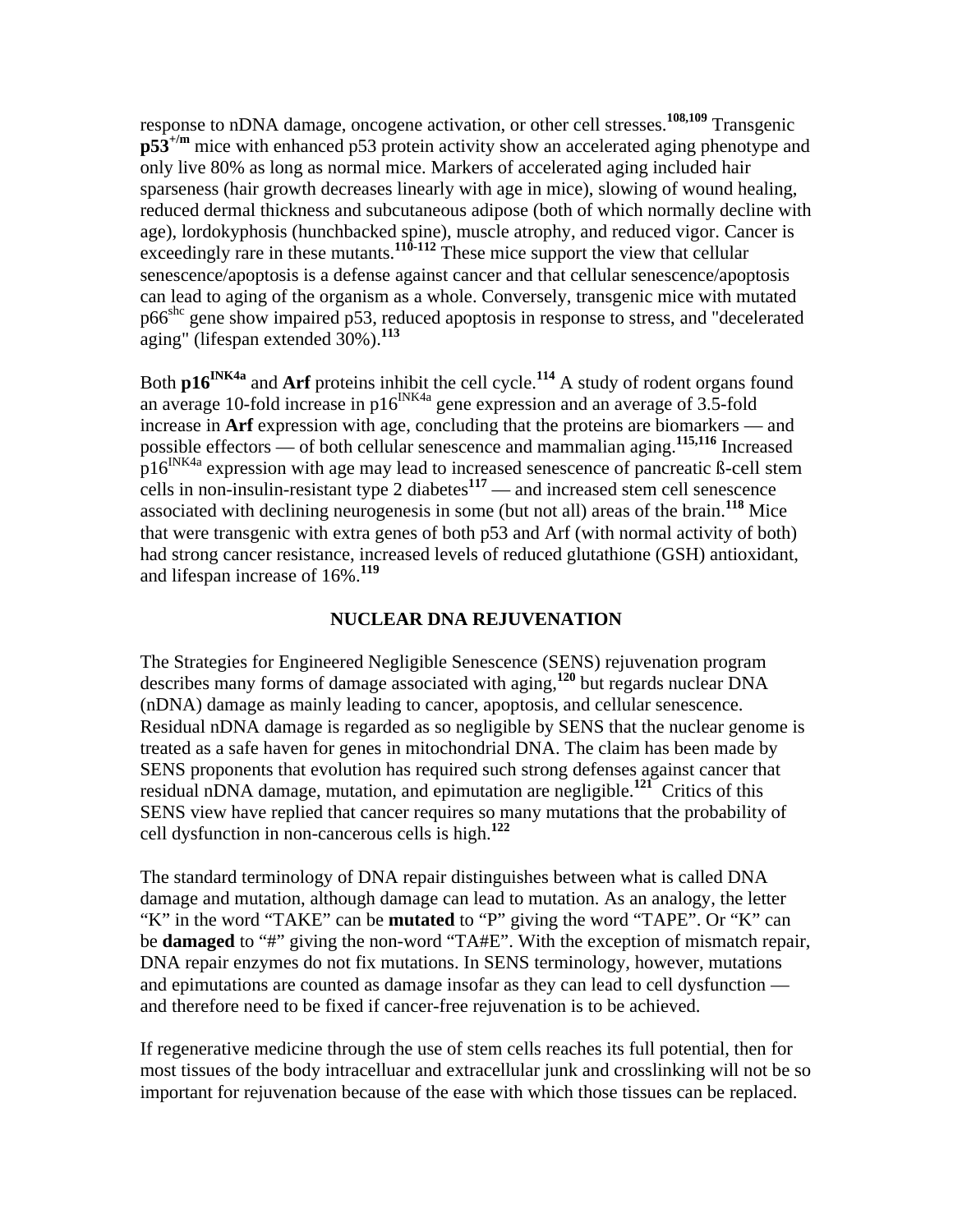Brain tissue may not be easily replaced, however, because personal identity and memory are believed to be the result of neuropil connectivity and synaptic strength,**<sup>123</sup>** and possibly neuronal epigenetic structure.**<sup>124</sup>** The significant recovery of cerebral cortex function that often occurs following stroke**125-127** may be due to redundant information storage in the brain. Neural stem cells could be used to regenerate brain tissue.**<sup>128</sup>** But relying on brain redundancy is a slippery slope to loss of critical information. The most conservative approach is to preserve brain tissue as much as possible. The intra- and extracellular repair strategies of SENS would thus become of utmost importance for neurons, while regenerative medicine could be adequate for most other cells, tissues, and organs.

Much of the decline in nDNA repair with age can be attributed to factors that SENS intends to fix, including decline in nDNA repair proteins and decline in ATP required by nDNA repair enzymes. These SENS repairs would be of more benefit for maintaining people in a youthful condition than for rejuvenating them because the nDNA damage which had resulted from reduced nDNA repair would remain unrepaired.

Not surprisingly, neurons that are defective in nDNA repair easily become apoptotic.**<sup>129</sup>** However, neuronal apoptosis is more characteristic of neurodegeneration than of normal aging. As recently as the 1980s it was widely believed that normal aging is associated with extensive neuron loss, but it is now established that functional decline in the aging brain is associated with increased neural dysfunction rather than with neurodegeneration.**<sup>130</sup>**

Numerous studies implicating nDNA damage in brain tissue aging have been cited in this review. The rate of 8-OHdG formation in brain tissue nDNA is more than tripled in old mice compared to young mice.**<sup>12</sup>** Double-strand nDNA breaks are doubled in the cerebral cortex of adult rats — and quadrupled in elderly rats — as compared to young rats.**<sup>17</sup>** Significant age-associated increase in mutation observed in the hypothalamus and hippocampus of mice<sup>15</sup> is likely associated with nDNA damage. Because neurons are post-mitotic, they cannot senesce, but it could be instructive to look for signs of cellular senescence in neurons.

It would not be easy to disentangle the effects of nDNA damage on neuron dysfunction from the relative contributions of ATP decline, protein and lipid damage, and "junk" accumulation — or from the effects of those contributions on nDNA repair capability. But the high overlap of gene expression between Werner's Syndrome victim cells and normal aging cells<sup>86</sup> is evidence that nDNA damage contributes to neuron dysfunction. The predominance of nDNA damage over damage to other macromolecules in the photoaging of xeroderma pigmentosum<sup>76</sup> demonstrates how large a role nDNA damage can play in producing an aging phenotype. The greater longevity seen in people with more Ku70 protein<sup>57</sup> — which is required for nDNA double-strand break repair supports the contention that nDNA damage significantly affects aging. The fact that aging in transgenic *Drosophila* can be accelerated or decelerated with decreased or increased excision repair undermines the claim that accelerated aging due to reduced excision repair is simply accelerated mortality resulting from increased defect.**<sup>100</sup>**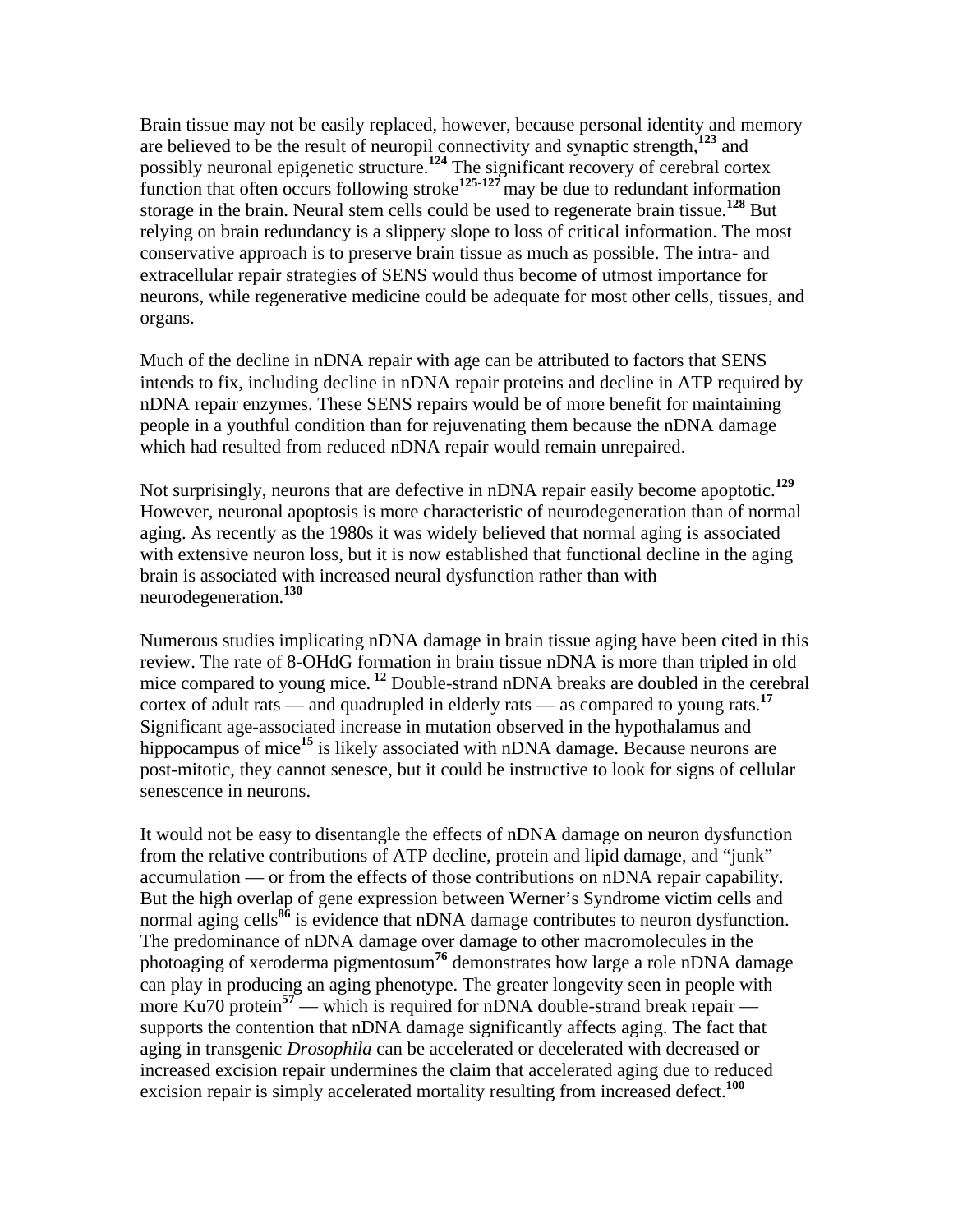SENS regards repair of nDNA to be of secondary importance — a matter to be addressed after SENS has been implemented. However, substantial evidence has been presented in this review that accumulating nDNA damage contributes significantly to aging. Repair of nDNA damage in neurons could be much more difficult than the strategies SENS might use for repairing other forms of aging damage, but perhaps not too difficult. Neurons and other non-proliferative cells economize on nDNA repair enzyme activity by limiting nucleotide excision repair to transcribed genes (there is no GGR-NER in neurons),**131,132** which could mean that neurons are not much harmed by nDNA damage in nontranscribed portions of the genome. Limiting artificial nDNA repair efforts to transcribed genes in neurons would be a less daunting task than trying to repair the whole genome. If nDNA damage is of significant importance in aging damage, then efforts to achieve rejuvenation will have little success in the absence of nDNA repair strategies.

#### **REFERENCES**

1. Lindahl T. Instability and decay of the primary structure of DNA. Nature. 1993 Apr 22;362(6422):709-15.

2. Tice RR and Setlow RB "DNA Repair and Replication in Aging Organisms and Cells" in Handbook of the Biology of Aging (2nd Edition), Finch CE and Schneider EL (Editors), Van Nostrand Reinhold Company 1985, pp.173-224.

3. Hanawalt PC "On the Role of DNA Damage and Repair Processing in Aging: Evidence For and Against" in Modern Biological Theories of Aging, Warner HR, et al. (Editors), Raven Press 1987, pp.183-198.

4. Mullaart E, Lohman PH, Berends F, Vijg J. DNA damage metabolism and aging. Mutat Res. 1990 Sep-Nov;237(5-6):189-210.

5. Mullaart E, Roza L, Lohman PH, Vijg J. The removal of UV-induced pyrimidine dimers from DNA of rat skin cells in vitro and in vivo in relation to aging. Mech Ageing Dev. 1989 Mar;47(3):253-64.

6. Gorbunova V, Seluanov A, Mao Z, Hine C. Changes in DNA repair during aging. Nucleic Acids Res. 2007;35(22):7466-74.

7. DePinho RA. The age of cancer. Nature. 2000 Nov 9;408(6809):248-54.

8. Singh NP, Ogburn CE, Wolf NS, van Belle G, Martin GM. DNA double-strand breaks in mouse kidney cells with age. Biogerontology. 2001;2(4):261-70.

9. Bailey KJ, Maslov AY, Pruitt SC. Accumulation of mutations and somatic selection in aging neural stem/progenitor cells. Aging Cell. 2004 Dec;3(6):391-7.

10. Rossi DJ, Bryder D, Seita J, Nussenzweig A, Hoeijmakers J, Weissman IL. Deficiencies in DNA damage repair limit the function of haematopoietic stem cells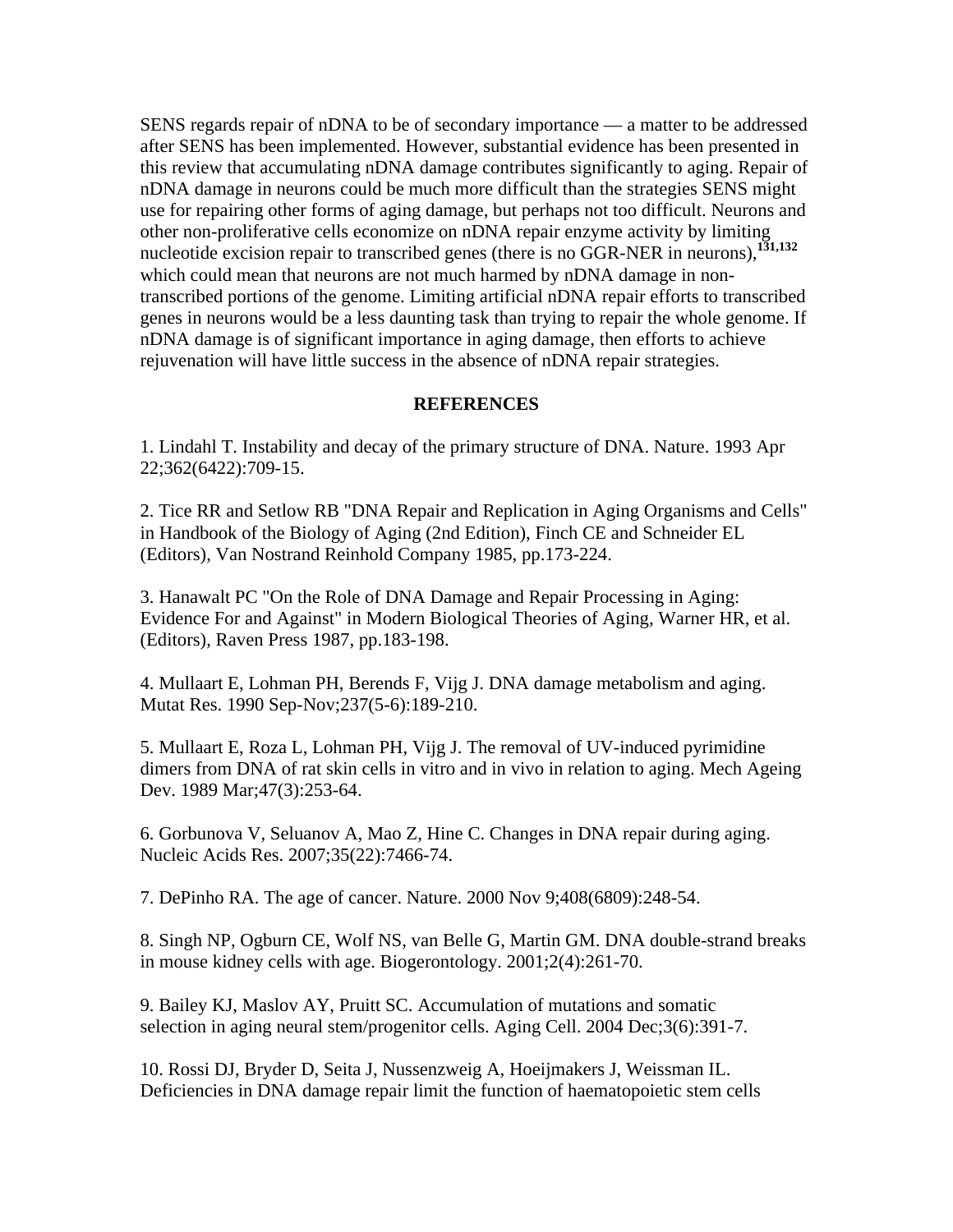with age. Nature. 2007 Jun 7;447(7145):725-9.

11. Richter C, Park JW, Ames BN. Normal oxidative damage to mitochondrial and nuclear DNA is extensive. Proc Natl Acad Sci U S A. 1988 Sep;85(17):6465-7.

12. Hamilton ML, Van Remmen H, Drake JA, Yang H, Guo ZM, Kewitt K, Walter CA, Richardson A. Does oxidative damage to DNA increase with age? Proc Natl Acad Sci U S A. 2001 Aug 28;98(18):10469-74.

13. Haripriya D, Sangeetha P, Kanchana A, Balu M, Panneerselvam C. Modulation of age-associated oxidative DNA damage in rat brain cerebral cortex, striatum and hippocampus by L-carnitine. Exp Gerontol. 2005 Mar; 40(3): 129-35.

14. Lu T, Pan Y, Kao SY, Li C, Kohane I, Chan J, Yankner BA. Gene regulation and DNA damage in the ageing human brain. Nature. 2004 Jun 24;429(6994):883-91.

15. Busuttil RA, Garcia AM, Reddick RL, Dollé ME, Calder RB, Nelson JF, Vijg J. Intra-organ variation in age-related mutation accumulation in the mouse. PLoS ONE. 2007 Sep 12;2(9):e876.

16. Stuart GR, Glickman BW. Through a glass, darkly: reflections of mutation from lacI transgenic mice. Genetics. 2000 Jul;155(3):1359-67.

17. Mandavilli BS, Rao KS. Neurons in the cerebral cortex are most susceptible to DNA-damage in aging rat brain. Biochem Mol Biol Int. 1996 Oct;40(3):507-14.

18. Bennett-Baker PE, Wilkowski J, Burke DT. Age-associated activation of epigenetically repressed genes in the mouse. Genetics. 2003 Dec;165(4):2055-62.

19. López-Diazguerrero NE, Luna-López A, Gutiérrez-Ruiz MC, Zentella A, Königsberg M. Susceptibility of DNA to oxidative stressors in young and aging mice. Life Sci. 2005 Oct 14;77(22):2840-54.

20. Wilson VL, Smith RA, Ma S, Cutler RG. Genomic 5-methyldeoxycytidine decreases with age. J Biol Chem. 1987 Jul 25;262(21):9948-51.

21. Bahar R, Hartmann CH, Rodriguez KA, Denny AD, Busuttil RA, Dollé ME, Calder RB, Chisholm GB, Pollock BH, Klein CA, Vijg J. Increased cell-to-cell variation in gene expression in ageing mouse heart. Nature. 2006 Jun 22;441(7096):1011-4.

22. Sawada N, Ishikawa T. Reduction of potential for replicative but not unscheduled DNA synthesis in hepatocytes isolated from aged as compared to young rats. Cancer Res. 1988 Mar 15;48(6):1618-22.

23. Somel M, Khaitovich P, Bahn S, Pääbo S, Lachmann M. Gene expression becomes heterogeneous with age. Curr Biol. 2006 May 23;16(10):R359-60.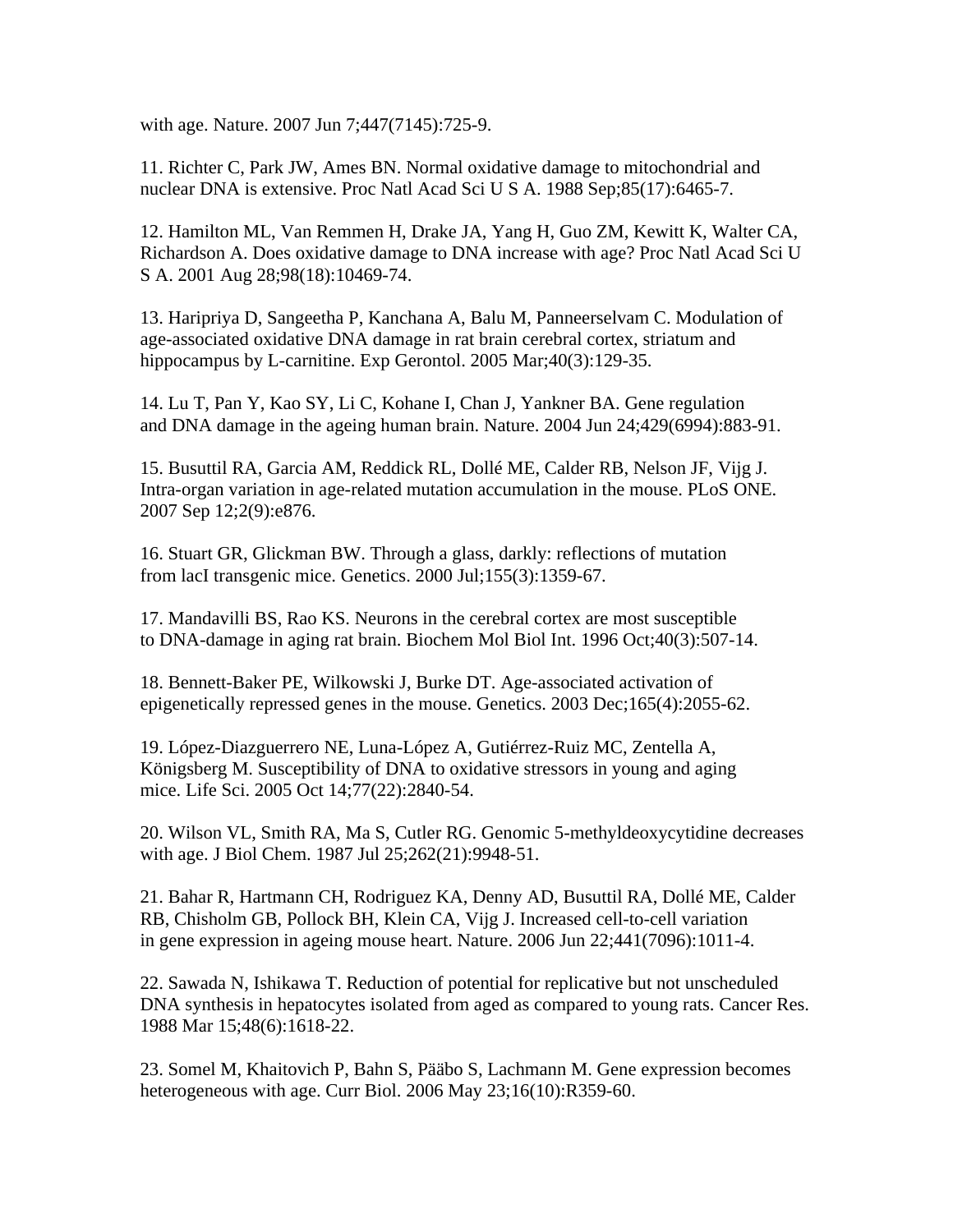24. Grove GL, Kligman AM. Age-associated changes in human epidermal cell renewal. J Gerontol. 1983 Mar;38(2):137-42.

25. Siomek A, Gackowski D, Rozalski R, Dziaman T, Szpila A, Guz J, Olinski R. Higher leukocyte 8-oxo-7,8-dihydro-2'-deoxyguanosine and lower plasma ascorbate in aging humans? Antioxid Redox Signal. 2007 Jan;9(1):143-50.

26. Friedburg EC, et al. (Editors). DNA Repair and Mutagenesis (2nd Edition), ASM Press, 2006.

27. Mazurek A, Berardini M, Fishel R. Activation of human MutS homologs by 8-oxo-guanine DNA damage. J Biol Chem. 2002 Mar 8;277(10):8260-6.

28. Li GM. Mechanisms and functions of DNA mismatch repair. Cell Res. 2008 Jan;18(1):85-98.

29. Hasty P, Campisi J, Hoeijmakers J, van Steeg H, Vijg J. Aging and genome maintenance: lessons from the mouse? Science. 2003 Feb 28;299(5611):1355-9.

30. Ljungman M, Lane DP. Transcription - guarding the genome by sensing DNA damage. Nat Rev Cancer. 2004 Sep;4(9):727-37.

31. Christiansen M, Stevnsner T, Bohr VA, Clark BF, Rattan SI. Gene-specific DNA repair of pyrimidine dimers does not decline during cellular aging in vitro. Exp Cell Res. 2000 Apr 10;256(1):308-14.

32. Mori M, Kobayashi H, Sugiyama C, Katsumura Y, Furihata C. Effect of aging on unscheduled DNA synthesis induction by UV-B irradiation in hairless mouse epidermis. J Toxicol Sci. 2000 Aug;25(3):181-8.

33. Merkle TJ, O'Brien K, Brooks PJ, Tarone RE, Robbins JH. DNA repair in human fibroblasts, as reflected by host-cell reactivation of a transfected UV-irradiated luciferase gene, is not related to donor age. Mutat Res. 2004 Oct 4;554(1-2):9-17.

34. Hazane F, Sauvaigo S, Douki T, Favier A, Beani JC. Age-dependent DNA repair and cell cycle distribution of human skin fibroblasts in response to UVA irradiation. J Photochem Photobiol B. 2006 Mar 1;82(3):214-23.

35. Takahashi Y, Moriwaki S, Sugiyama Y, Endo Y, Yamazaki K, Mori T, Takigawa M, Inoue S. Decreased gene expression responsible for post-ultraviolet DNA repair synthesis in aging: a possible mechanism of age-related reduction in DNA repair capacity. J Invest Dermatol. 2005 Feb;124(2):435-42.

36. Guo Z, Heydari A, Richardson A. Nucleotide excision repair of actively transcribed versus nontranscribed DNA in rat hepatocytes: effect of age and dietary restriction.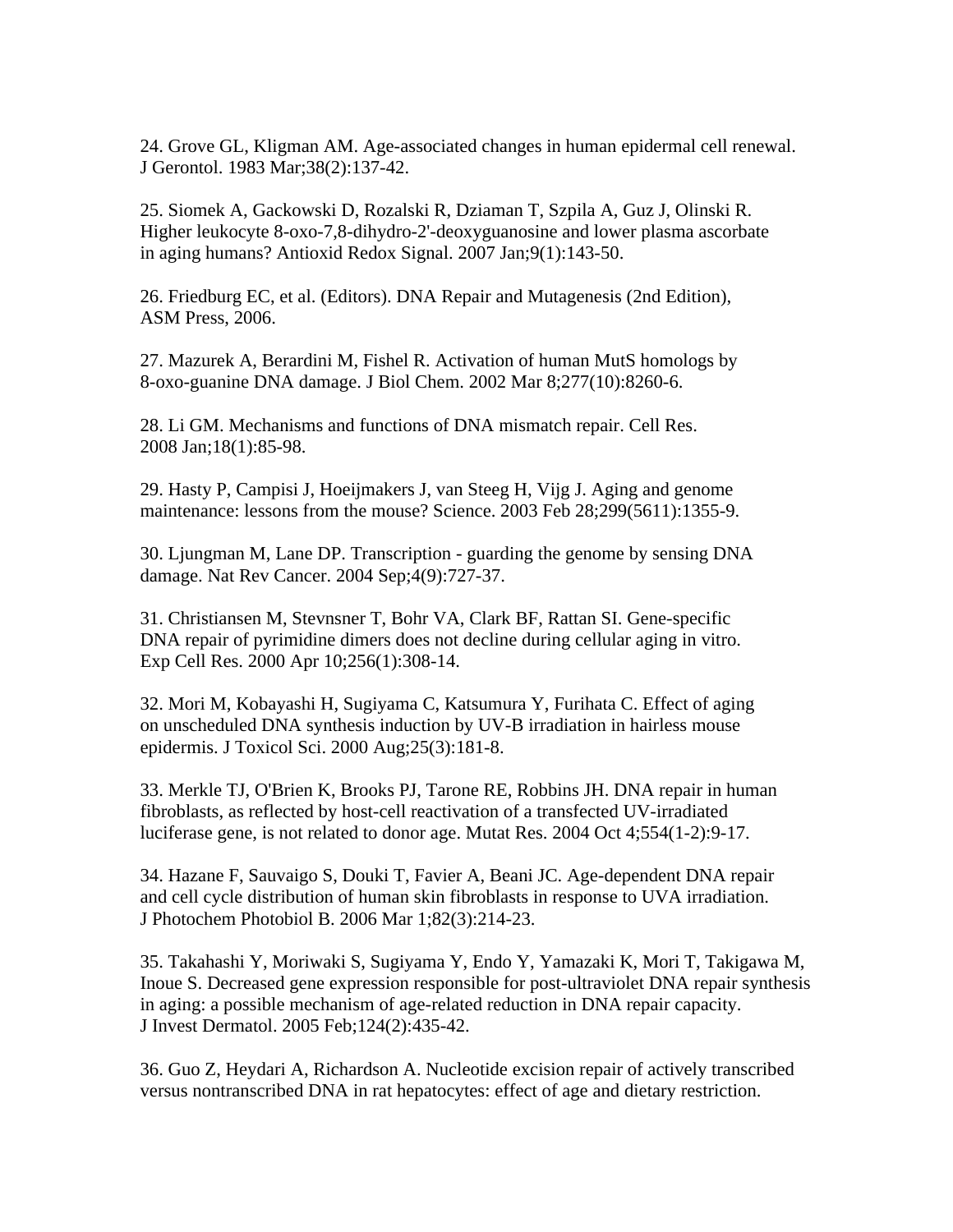Exp Cell Res. 1998 Nov 25;245(1):228-38.

37. Yamada M, Udono MU, Hori M, Hirose R, Sato S, Mori T, Nikaido O. Aged human skin removes UVB-induced pyrimidine dimers from the epidermis more slowly than younger adult skin in vivo. Arch Dermatol Res. 2006 Jan;297(7):294-302.

38. Goukassian D, Gad F, Yaar M, Eller MS, Nehal US, Gilchrest BA. Mechanisms and implications of the age-associated decrease in DNA repair capacity. FASEB J. 2000 Jul;14(10):1325-34.

39. Moriwaki S, Takahashi Y. Photoaging and DNA repair. J Dermatol Sci. 2008 Jun;50(3):169-76.

40. Goukassian DA, Bagheri S, el-Keeb L, Eller MS, Gilchrest BA. DNA oligonucleotide treatment corrects the age-associated decline in DNA repair capacity. FASEB J. 2002 May;16(7):754-6.

41. Atamna H, Cheung I, Ames BN. A method for detecting abasic sites in living cells: age-dependent changes in base excision repair. Proc Natl Acad Sci U S A. 2000 Jan 18;97(2):686-91.

42. Chen SK, Hsieh WA, Tsai MH, Chen CC, Hong AI, Wei YH, Chang WP. Age associated decrease of oxidative repair enzymes, human 8-oxoguanine DNA glycosylases (hOgg1), in human aging. J Radiat Res (Tokyo). 2003 Mar;44(1):31-5.

43. Intano GW, McMahan CA, McCarrey JR, Walter RB, McKenna AE, Matsumoto Y, MacInnes MA, Chen DJ, Walter CA. Base excision repair is limited by different proteins in male germ cell nuclear extracts prepared from young and old mice. Mol Cell Biol. 2002 Apr;22(7):2410-8.

44. Imam SZ, Karahalil B, Hogue BA, Souza-Pinto NC, Bohr VA. Mitochondrial and nuclear DNA-repair capacity of various brain regions in mouse is altered in an age dependent manner. Neurobiol Aging. 2006 Aug;27(8):1129-36.

45. Hashimoto K, Takasaki W, Sato I, Tsuda S. DNA damage measured by comet assay and 8-OH-dG formation related to blood chemical analyses in aged rats. J Toxicol Sci. 2007 Aug;32(3):249-59.

46. Cabelof DC, Raffoul JJ, Yanamadala S, Ganir C, Guo Z, Heydari AR. Attenuation of DNA polymerase beta-dependent base excision repair and increased DMS-induced mutagenicity in aged mice. Mutat Res. 2002 Mar 20;500(1-2):135-45.

47. Cabelof DC, Raffoul JJ, Ge Y, Van Remmen H, Matherly LH, Heydari AR. Agerelated loss of the DNA repair response following exposure to oxidative stress. J Gerontol A Biol Sci Med Sci. 2006 May;61(5):427-34.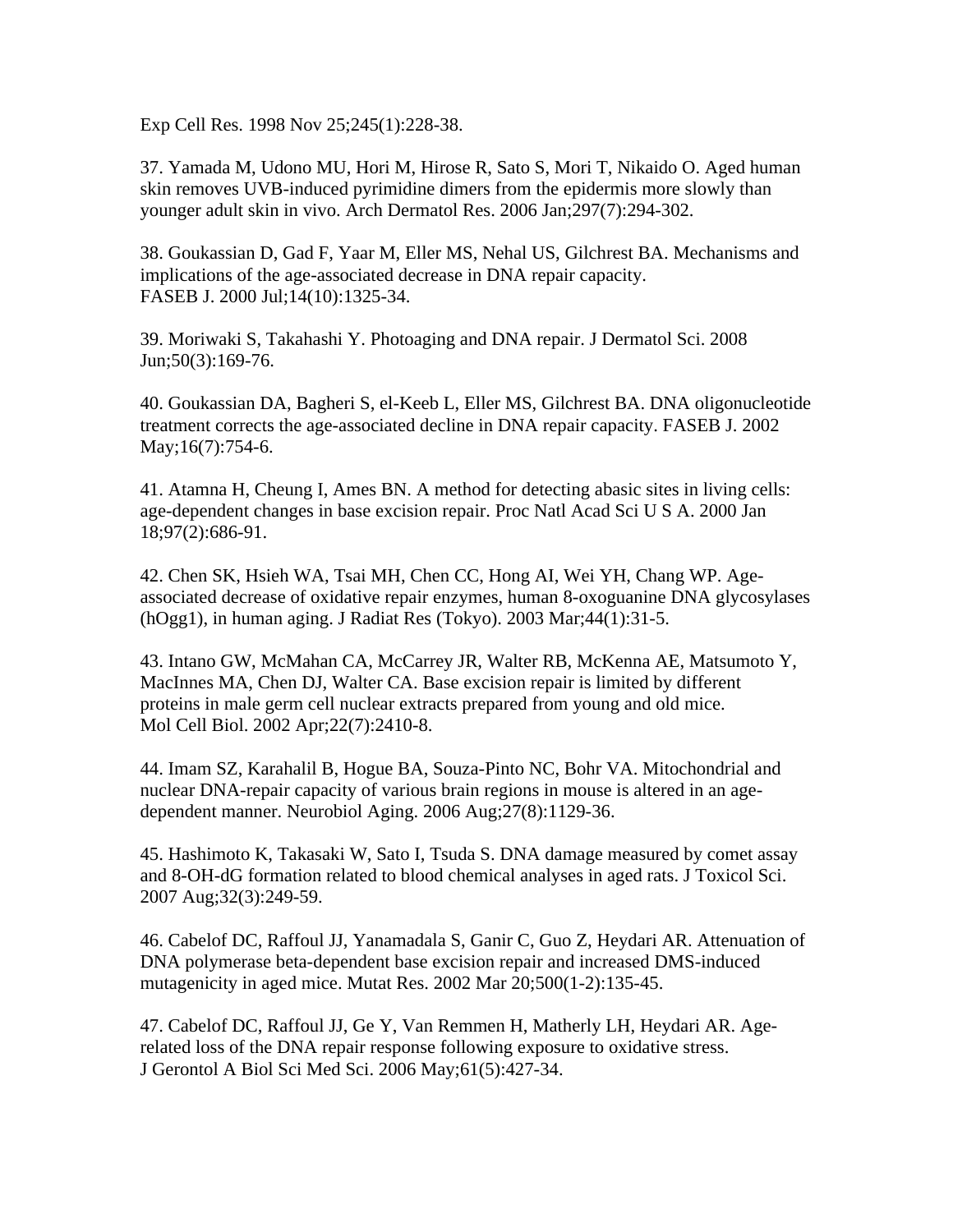48. Rao KS, Annapurna VV, Raji NS. DNA polymerase-beta may be the main player for defective DNA repair in aging rat neurons. Ann N Y Acad Sci. 2001 Apr;928:113-20.

49. Krishna TH, Mahipal S, Sudhakar A, Sugimoto H, Kalluri R, Rao KS. Reduced DNA gap repair in aging rat neuronal extracts and its restoration by DNA polymerase beta and DNA-ligase. J Neurochem. 2005 Feb;92(4):818-23.

50. Kaneko T, Tahara S, Tanno M, Taguchi T. Age-related changes in the induction of DNA polymerases in rat liver by gamma-ray irradiation. Mech Ageing Dev. 2002 Sep;123(11):1521-8.

51. Rao KS. DNA repair in aging rat neurons. Neuroscience. 2007 Apr 14;145(4):1330- 40.

52. Intano GW, Cho EJ, McMahan CA, Walter CA. Age-related base excision repair activity in mouse brain and liver nuclear extracts. J Gerontol A Biol Sci Med Sci. 2003 Mar; 58(3): 205-11.

53. Sharma S. Age-related nonhomologous end joining activity in rat neurons. Brain Res Bull. 2007 Jun 15;73(1-3):48-54.

54. Vyjayanti VN, Rao KS. DNA double strand break repair in brain: reduced NHEJ activity in aging rat neurons. Neurosci Lett. 2006 Jan 23;393(1):18-22.

55. Ren K, de Ortiz SP. Non-homologous DNA end joining in the mature rat brain. J Neurochem. 2002 Mar;80(6):949-59.

56. Schmitz C, Axmacher B, Zunker U, Korr H. Age-related changes of DNA repair and mitochondrial DNA synthesis in the mouse brain. Acta Neuropathol. 1999 Jan;97(1):71-81.

57. Ju YJ, Lee KH, Park JE, Yi YS, Yun MY, Ham YH, Kim TJ, Choi HM, Han GJ, Lee JH, Lee J, Han JS, Lee KM, Park GH. Decreased expression of DNA repair proteins Ku70 and Mre11 is associated with aging and may contribute to the cellular senescence. Exp Mol Med. 2006 Dec 31;38(6):686-93.

58. Doria G, Barattini P, Scarpaci S, Puel A, Guidi L, Frasca D. Role of immune responsiveness and DNA repair capacity genes in ageing. Ageing Res Rev. 2004 Apr;3(2):143-51.

59. Prall WC, Czibere A, Jäger M, Spentzos D, Libermann TA, Gattermann N, Haas R, Aivado M. Age-related transcription levels of KU70, MGST1 and BIK in CD34+ hematopoietic stem and progenitor cells. Mech Ageing Dev. 2007 Sep;128(9):503-10.

60. Hart RW, Setlow RB. Correlation between deoxyribonucleic acid excision-repair and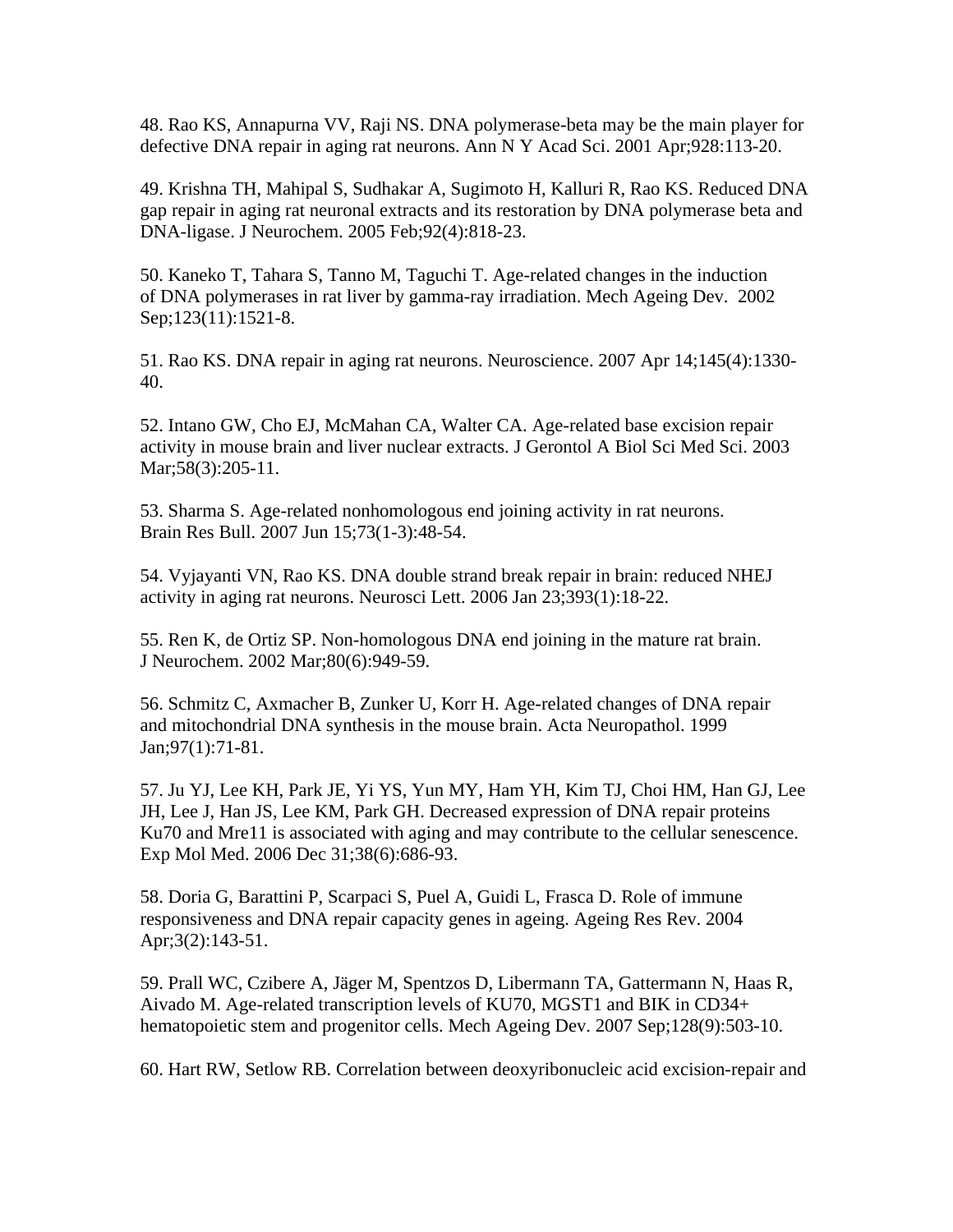life-span in a number of mammalian species. Proc Natl Acad Sci U S A. 1974 Jun;71(6):2169-73.

61. Cortopassi GA, Wang E. There is substantial agreement among interspecies estimates of DNA repair activity. Mech Ageing Dev. 1996 Nov 13;91(3):211-8.

62. Beneke S, Bürkle A. Poly(ADP-ribosyl)ation in mammalian ageing. Nucleic Acids Res. 2007;35(22):7456-65.

63. Grube K, Bürkle A. Poly(ADP-ribose) polymerase activity in mononuclear leukocytes of 13 mammalian species correlates with species-specific life span. Proc Natl Acad Sci U S A. 1992 Dec 15;89(24):11759-63.

64. Bürkle A, Beneke S, Brabeck C, Leake A, Meyer R, Muiras ML, Pfeiffer R. Poly(ADP-ribose) polymerase-1, DNA repair and mammalian longevity. Exp Gerontol. 2002 Oct-Nov;37(10-11):1203-5.

65. Miller RA. 'Accelerated aging': a primrose path to insight? Aging Cell. 2004 Apr;3(2):47-51.

66. Hasty P, Vijg J. Accelerating aging by mouse reverse genetics: a rational approach to understanding longevity. Aging Cell. 2004 Apr;3(2):55-65.

67. Simm A, Nass N, Bartling B, Hofmann B, Silber RE, Navarrete Santos A. Potential biomarkers of ageing. Biol Chem. 2008 Mar;389(3):257-65.

68. Nilsson PM. Early vascular aging (EVA): consequences and prevention. Vasc Health Risk Manag. 2008;4(3):547-52.

69. Cerami C, Founds H, Nicholl I, Mitsuhashi T, Giordano D, Vanpatten S, Lee A, Al-Abed Y, Vlassara H, Bucala R, Cerami A. Tobacco smoke is a source of toxic reactive glycation products. Proc Natl Acad Sci U S A. 1997 Dec 9;94(25):13915-20.

70. Koschinsky T, He CJ, Mitsuhashi T, Bucala R, Liu C, Buenting C, Heitmann K, Vlassara H. Orally absorbed reactive glycation products (glycotoxins): an environmental risk factor in diabetic nephropathy. Proc Natl Acad Sci U S A. 1997 Jun 10;94(12):6474- 9.

71. El-Domyati M, Attia S, Saleh F, Brown D, Birk DE, Gasparro F, Ahmad H, Uitto J. Intrinsic aging vs. photoaging: a comparative histopathological, immunohistochemical, and ultrastructural study of skin. Exp Dermatol. 2002 Oct;11(5):398-405.

72. Yaar M, Gilchrest BA. Photoageing: mechanism, prevention and therapy. Br J Dermatol. 2007 Nov;157(5):874-87.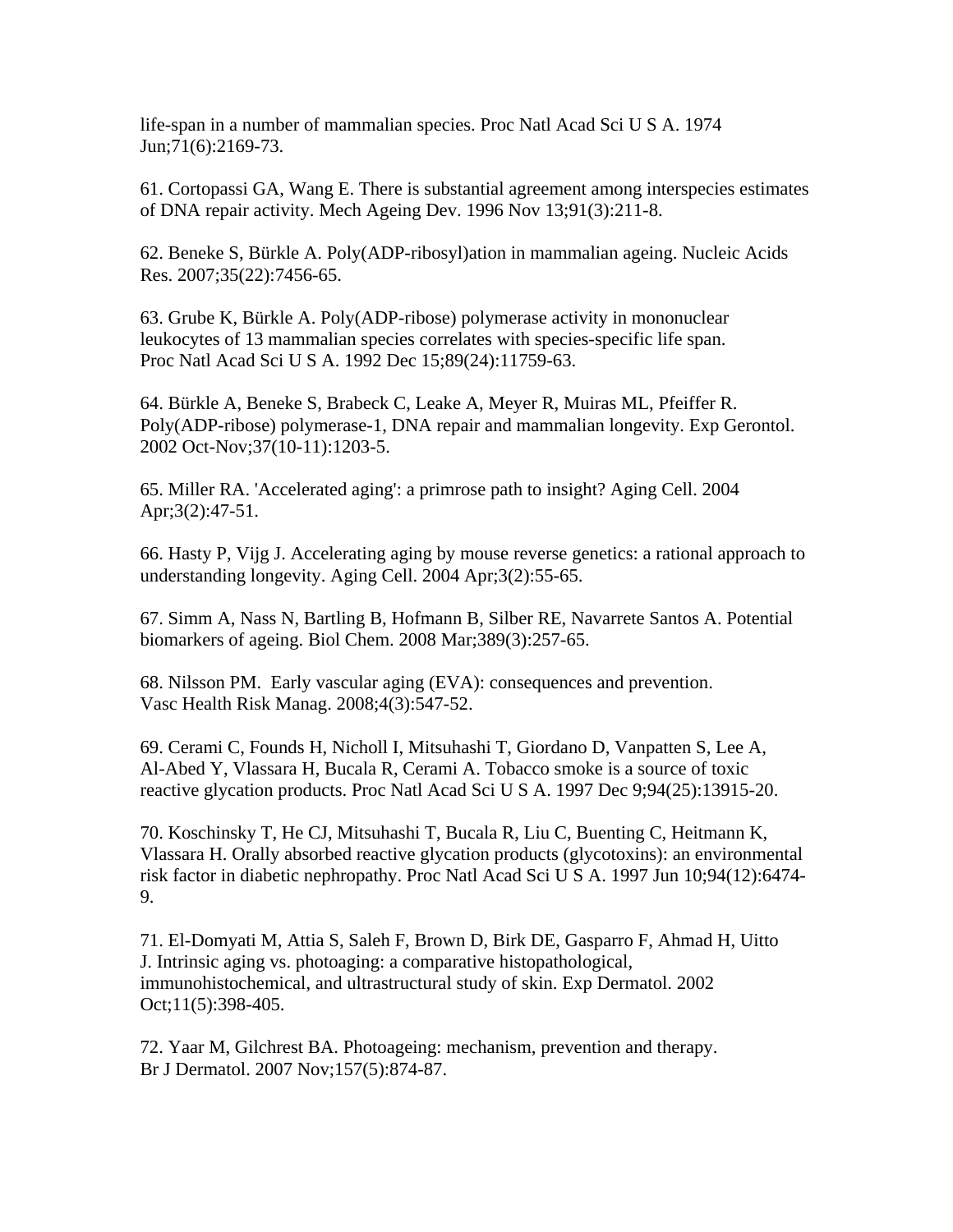73. Quan T, He T, Kang S, Voorhees JJ, Fisher GJ. Solar ultraviolet irradiation reduces collagen in photoaged human skin by blocking transforming growth factor-beta type II receptor/Smad signaling. Am J Pathol. 2004 Sep;165(3):741-51.

74. Kozmin S, Slezak G, Reynaud-Angelin A, Elie C, de Rycke Y, Boiteux S, Sage E. UVA radiation is highly mutagenic in cells that are unable to repair 7,8-dihydro-8-oxoguanine in Saccharomyces cerevisiae. Proc Natl Acad Sci U S A. 2005 Sep 20;102(38):13538-43.

75. Debacq-Chainiaux F, Borlon C, Pascal T, Royer V, Eliaers F, Ninane N, Carrard G, Friguet B, de Longueville F, Boffe S, Remacle J, Toussaint O. Repeated exposure of human skin fibroblasts to UVB at subcytotoxic level triggers premature senescence through the TGF-beta1 signaling pathway. J Cell Sci. 2005 Feb 15;118(Pt 4):743-58.

76. Niedernhofer LJ. Tissue-specific accelerated aging in nucleotide excision repair deficiency. Mech Ageing Dev. 2008 Jul-Aug;129(7-8):408-15.

77. Goto M. Hierarchical deterioration of body systems in Werner's syndrome: implications for normal ageing. Mech Ageing Dev. 1997 Dec;98(3):239-54.

78. Prince PR, Emond MJ, Monnat RJ Jr. Loss of Werner syndrome protein function promotes aberrant mitotic recombination. Genes Dev. 2001 Apr 15;15(8):933-8.

79. Saintigny Y, Makienko K, Swanson C, Emond MJ, Monnat RJ Jr. Homologous recombination resolution defect in werner syndrome. Mol Cell Biol. 2002 Oct;22(20):6971-8.

80. Goto M, Miller RW, Ishikawa Y, Sugano H. Excess of rare cancers in Werner syndrome (adult progeria). Cancer Epidemiol Biomarkers Prev. 1996 Apr;5(4):239-46.

81. Faragher RG, Kill IR, Hunter JA, Pope FM, Tannock C, Shall S. The gene responsible for Werner syndrome may be a cell division "counting" gene. Proc Natl Acad Sci U S A. 1993 Dec 15;90(24):12030-4.

82. Ariyoshi K, Suzuki K, Goto M, Watanabe M, Kodama S. Increased chromosome instability and accumulation of DNA double-strand breaks in Werner syndrome cells. J Radiat Res (Tokyo). 2007 May;48(3):219-31.

83. Kumar S, Vinci JM, Millis AJ, Baglioni C. Expression of interleukin-1 alpha and beta in early passage fibroblasts from aging individuals. Exp Gerontol. 1993 Nov- Dec; 28(6): 505-13.

84. Davis T, Kipling D. Werner Syndrome as an example of inflamm-aging: possible therapeutic opportunities for a progeroid syndrome? Rejuvenation Res. 2006 Fall;9(3):402-7.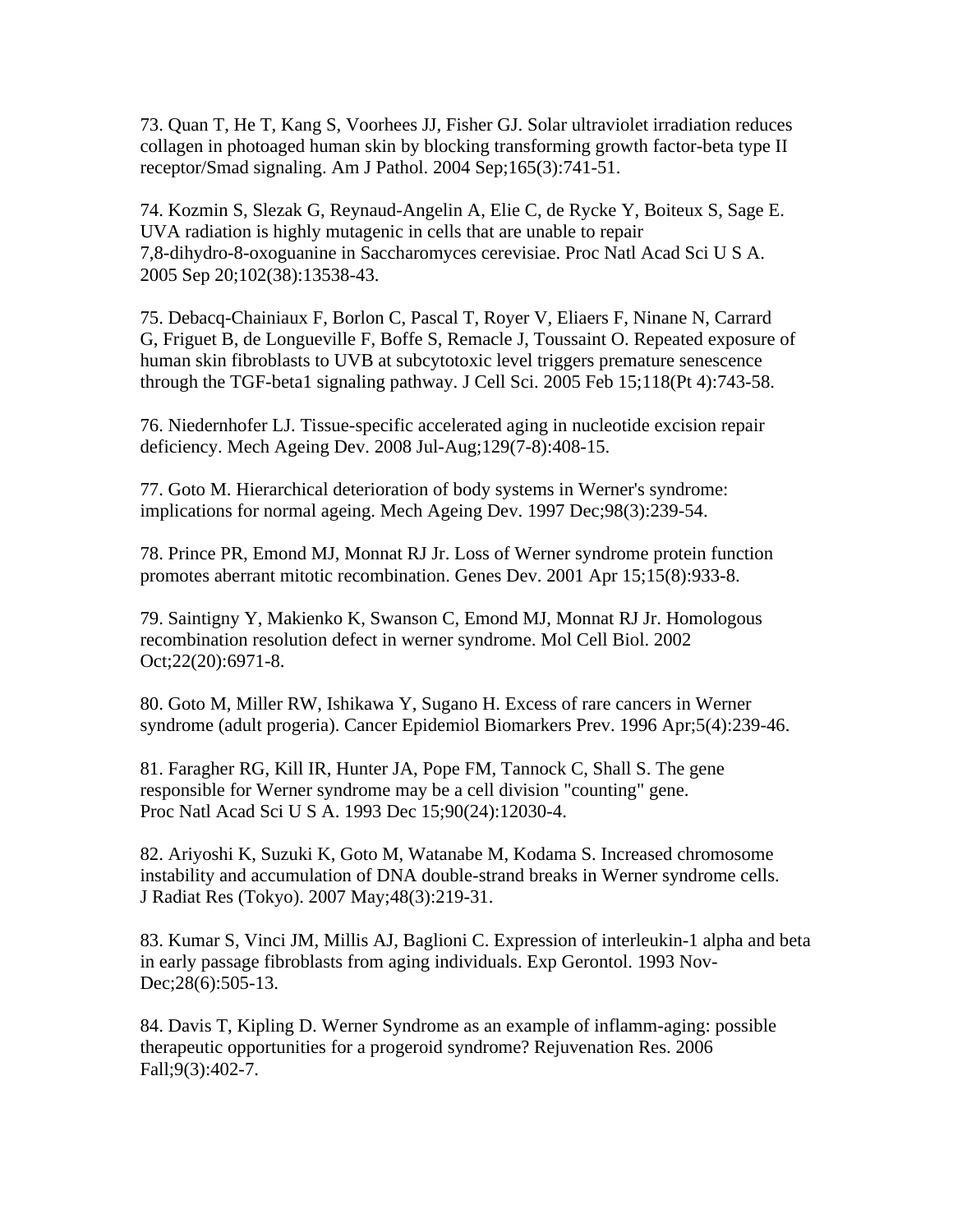85. Sasaki M, Ikeda H, Sato Y, Nakanuma Y. Proinflammatory cytokine-induced cellular senescence of biliary epithelial cells is mediated via oxidative stress and activation of ATM pathway: a culture study. Free Radic Res. 2008 Jul;42(7):625-32.

86. Kyng KJ, May A, Kølvraa S, Bohr VA. Gene expression profiling in Werner syndrome closely resembles that of normal aging. Proc Natl Acad Sci U S A. 2003 Oct 14;100(21):12259-64.

87. Kipling D, Davis T, Ostler EL, Faragher RG. What can progeroid syndromes tell us about human aging? Science. 2004 Sep 3;305(5689):1426-31.

88. Pichierri P, Franchitto A, Mosesso P, Palitti F. Werner's syndrome protein is required for correct recovery after replication arrest and DNA damage induced in S-phase of cell cycle. Mol Biol Cell. 2001 Aug;12(8):2412-21.

89. Hennekam RC. Hutchinson-Gilford progeria syndrome: review of the phenotype. Am J Med Genet A. 2006 Dec 1;140(23):2603-24.

90. Liu B, Wang J, Chan KM, Tjia WM, Deng W, Guan X, Huang JD, Li KM, Chau PY, Chen DJ, Pei D, Pendas AM, Cadiñanos J, López-Otín C, Tse HF, Hutchison C, Chen J, Cao Y, Cheah KS, Tryggvason K, Zhou Z. Genomic instability in laminopathy-based premature aging. Nat Med. 2005 Jul;11(7):780-5.

91. Manju K, Muralikrishna B, Parnaik VK. Expression of disease-causing lamin A mutants impairs the formation of DNA repair foci. J Cell Sci. 2006 Jul 1;119(Pt 13):2704-14.

92. Paulsen RD, Cimprich KA. The ATR pathway: fine-tuning the fork. DNA Repair (Amst). 2007 Jul 1;6(7):953-66.

93. Scaffidi P, Misteli T. Lamin A-dependent nuclear defects in human aging. Science. 2006 May 19;312(5776):1059-63.

94. Bridger JM, Kill IR. Aging of Hutchinson-Gilford progeria syndrome fibroblasts is characterised by hyperproliferation and increased apoptosis. Exp Gerontol. 2004 May; 39(5): 717-24.

95. Botta E, Nardo T, Lehmann AR, Egly JM, Pedrini AM, Stefanini M. Reduced level of the repair/transcription factor TFIIH in trichothiodystrophy. Hum Mol Genet. 2002 Nov 1;11(23):2919-28.

96. de Boer J, Andressoo JO, de Wit J, Huijmans J, Beems RB, van Steeg H, Weeda G, van der Horst GT, van Leeuwen W, Themmen AP, Meradji M, Hoeijmakers JH. Premature aging in mice deficient in DNA repair and transcription. Science. 2002 May 17;296(5571):1276-9.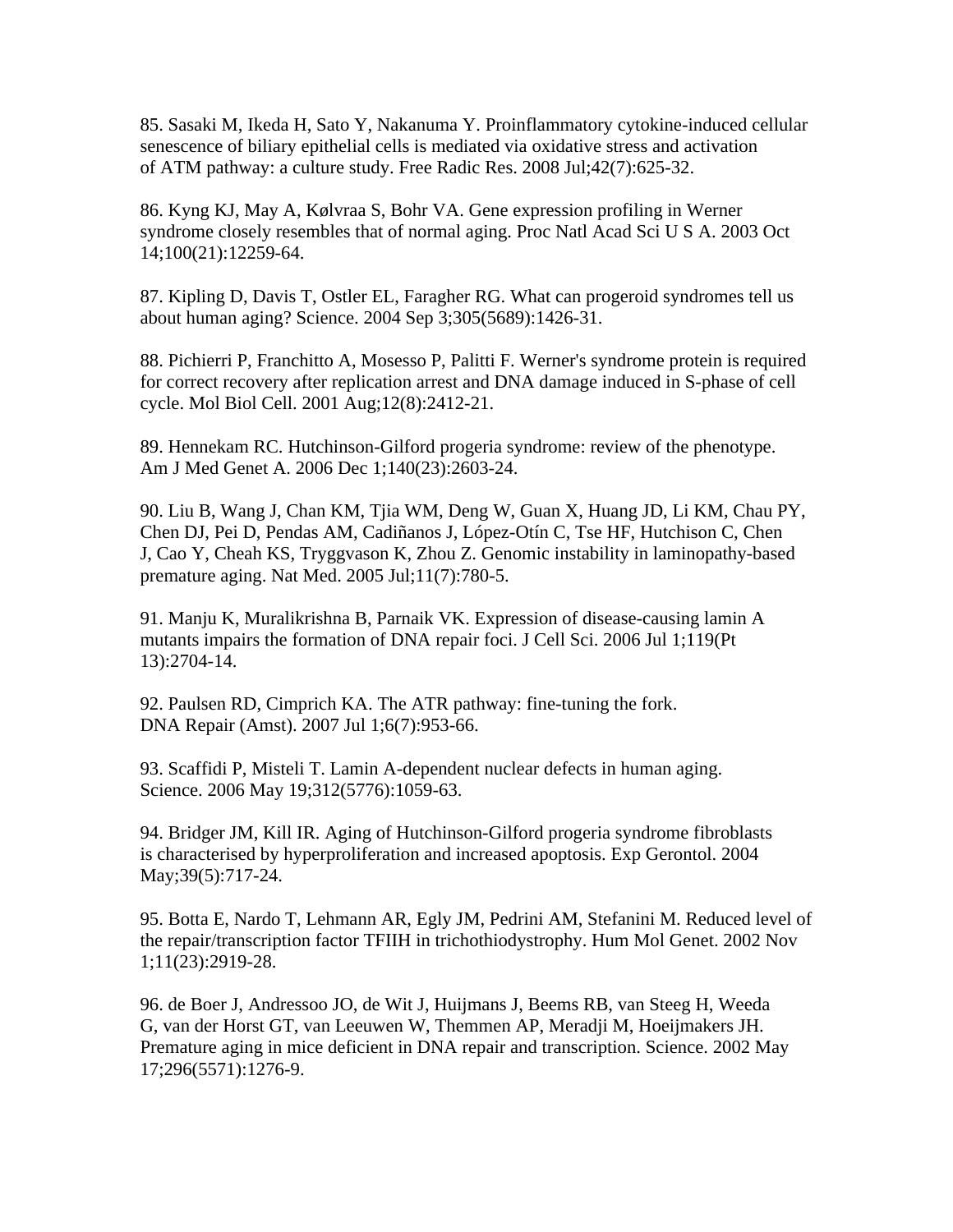97. McHugh PJ, Spanswick VJ, Hartley JA. Repair of DNA interstrand crosslinks: molecular mechanisms and clinical relevance. Lancet Oncol. 2001 Aug;2(8):483-90.

98. Niedernhofer LJ, Odijk H, Budzowska M, van Drunen E, Maas A, Theil AF, de Wit J, Jaspers NG, Beverloo HB, Hoeijmakers JH, Kanaar R. The structure-specific endonuclease Ercc1-Xpf is required to resolve DNA interstrand cross-link-induced double-strand breaks. Mol Cell Biol. 2004 Jul;24(13):5776-87.

99. Niedernhofer LJ, Garinis GA, Raams A, Lalai AS, Robinson AR, Appeldoorn E, Odijk H, Oostendorp R, Ahmad A, van Leeuwen W, Theil AF, Vermeulen W, van der Horst GT, Meinecke P, Kleijer WJ, Vijg J, Jaspers NG, Hoeijmakers JH. A new progeroid syndrome reveals that genotoxic stress suppresses the somatotroph axis. Nature. 2006 Dec 21;444(7122):1038-43.

100. Symphorien S, Woodruff RC. Effect of DNA repair on aging of transgenic Drosophila melanogaster: I. mei-41 locus.J Gerontol A Biol Sci Med Sci. 2003 Sep;58(9):B782-7.

101. Sedelnikova OA, Horikawa I, Zimonjic DB, Popescu NC, Bonner WM, Barrett JC. Senescing human cells and ageing mice accumulate DNA lesions with unrepairable double-strand breaks. Nat Cell Biol. 2004 Feb;6(2):168-70.

102. von Zglinicki T, Saretzki G, Ladhoff J, d'Adda di Fagagna F, Jackson SP. Human cell senescence as a DNA damage response. Mech Ageing Dev. 2005 Jan;126(1):111-7.

103. d'Adda di Fagagna F, Reaper PM, Clay-Farrace L, Fiegler H, Carr P, Von Zglinicki T, Saretzki G, Carter NP, Jackson SP. A DNA damage checkpoint response in telomere-initiated senescence. Nature. 2003 Nov 13;426(6963):194-8.

104. Herbig U, Ferreira M, Condel L, Carey D, Sedivy JM. Cellular senescence in aging primates. Science. 2006 Mar 3;311(5765):1257.

105. Campisi J, d'Adda di Fagagna F. Cellular senescence: when bad things happen to good cells. Nat Rev Mol Cell Biol. 2007 Sep;8(9):729-40.

106. Coppé JP, Kauser K, Campisi J, Beauséjour CM. Secretion of vascular endothelial growth factor by primary human fibroblasts at senescence. J Biol Chem. 2006 Oct 6;281(40):29568-74.

107. Krtolica A, Parrinello S, Lockett S, Desprez PY, Campisi J. Senescent fibroblasts promote epithelial cell growth and tumorigenesis: a link between cancer and aging. Proc Natl Acad Sci U S A. 2001 Oct 9;98(21):12072-7.

108. Aylon Y, Oren M. Living with p53, dying of p53. Cell. 2007 Aug 24;130(4):597- 600.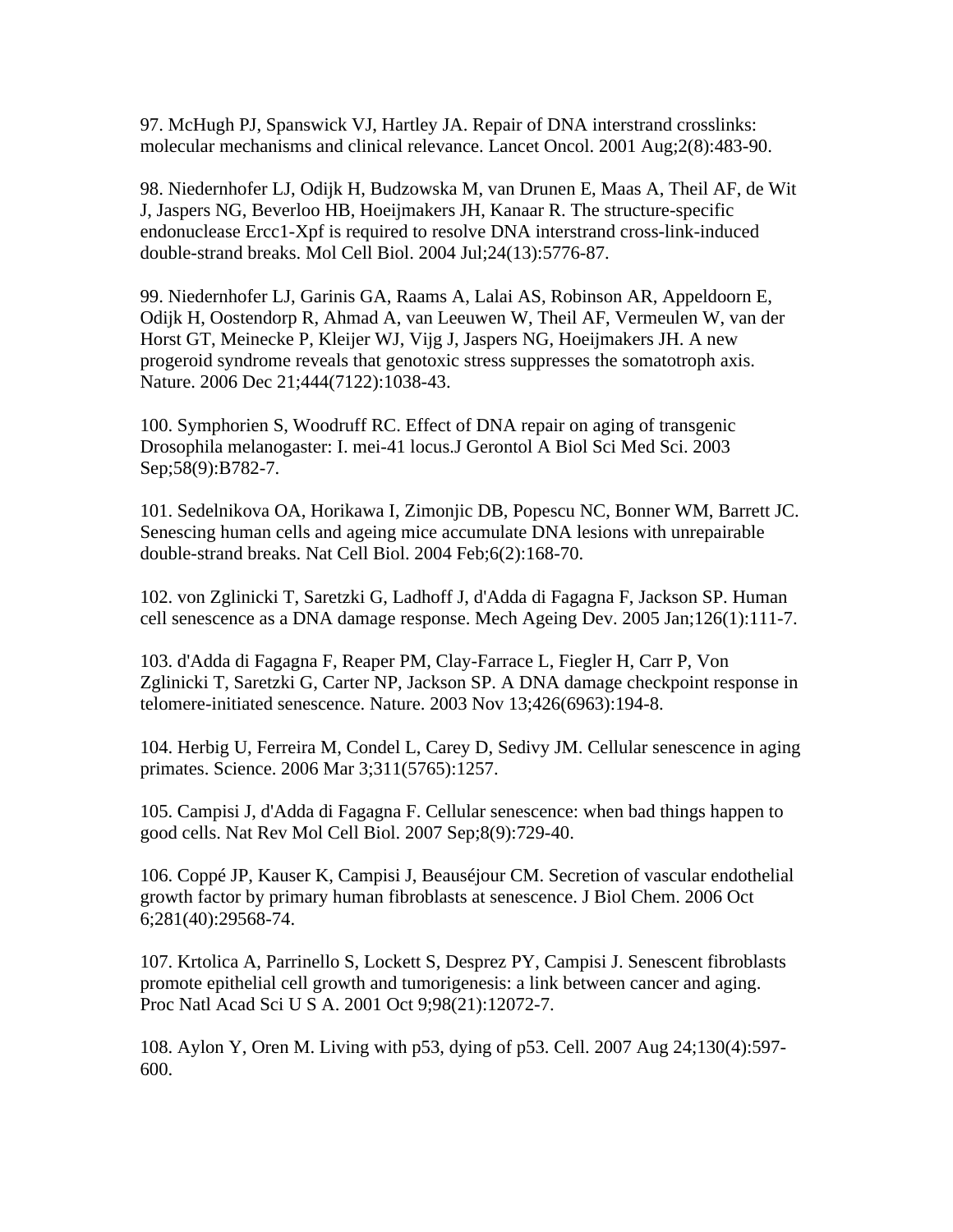109. Matheu A, Maraver A, Serrano M. The Arf/p53 pathway in cancer and aging. Cancer Res. 2008 Aug 1;68(15):6031-4.

110. Tyner SD, Venkatachalam S, Choi J, Jones S, Ghebranious N, Igelmann H, Lu X, Soron G, Cooper B, Brayton C, Hee Park S, Thompson T, Karsenty G, Bradley A, Donehower LA. p53 mutant mice that display early ageing-associated phenotypes. Nature. 2002 Jan 3;415(6867):45-53.

111. Maier B, Gluba W, Bernier B, Turner T, Mohammad K, Guise T, Sutherland A, Thorner M, Scrable H. Modulation of mammalian life span by the short isoform of p53. Genes Dev. 2004 Feb 1;18(3):306-19.

112. Dumble M, Moore L, Chambers SM, Geiger H, Van Zant G, Goodell MA, Donehower LA. The impact of altered p53 dosage on hematopoietic stem cell dynamics during aging. Blood. 2007 Feb 15;109(4):1736-42.

113. Migliaccio E, Giorgio M, Mele S, Pelicci G, Reboldi P, Pandolfi PP, Lanfrancone L, Pelicci PG. The p66shc adaptor protein controls oxidative stress response and life span in mammals. Nature. 1999 Nov 18;402(6759):309-13.

114. Gil J, Peters G. Regulation of the INK4b-ARF-INK4a tumour suppressor locus: all for one or one for all. Nat Rev Mol Cell Biol. 2006 Sep;7(9):667-77.

115. Krishnamurthy J, Torrice C, Ramsey MR, Kovalev GI, Al-Regaiey K, Su L, Sharpless NE. Ink4a/Arf expression is a biomarker of aging. J Clin Invest. 2004 Nov;114(9):1299-307.

116. Ressler S, Bartkova J, Niederegger H, Bartek J, Scharffetter-Kochanek K, Jansen-Dürr P, Wlaschek M. p16INK4A is a robust in vivo biomarker of cellular aging in human skin. Aging Cell. 2006 Oct;5(5):379-89.

117. Krishnamurthy J, Ramsey MR, Ligon KL, Torrice C, Koh A, Bonner-Weir S, Sharpless NE. p16INK4a induces an age-dependent decline in islet regenerative potential. Nature. 2006 Sep 28;443(7110):453-7.

118. Molofsky AV, Slutsky SG, Joseph NM, He S, Pardal R, Krishnamurthy J, Sharpless NE, Morrison SJ. Increasing p16INK4a expression decreases forebrain progenitors and neurogenesis during ageing. Nature. 2006 Sep 28;443(7110):448-52.

119. Matheu A, Maraver A, Klatt P, Flores I, Garcia-Cao I, Borras C, Flores JM, Viña J, Blasco MA, Serrano M. Delayed ageing through damage protection by the Arf/p53 pathway. Nature. 2007 Jul 19;448(7151):375-9.

120. de Grey AD and Rae M. Ending Aging, St. Martin's Press, 2007.